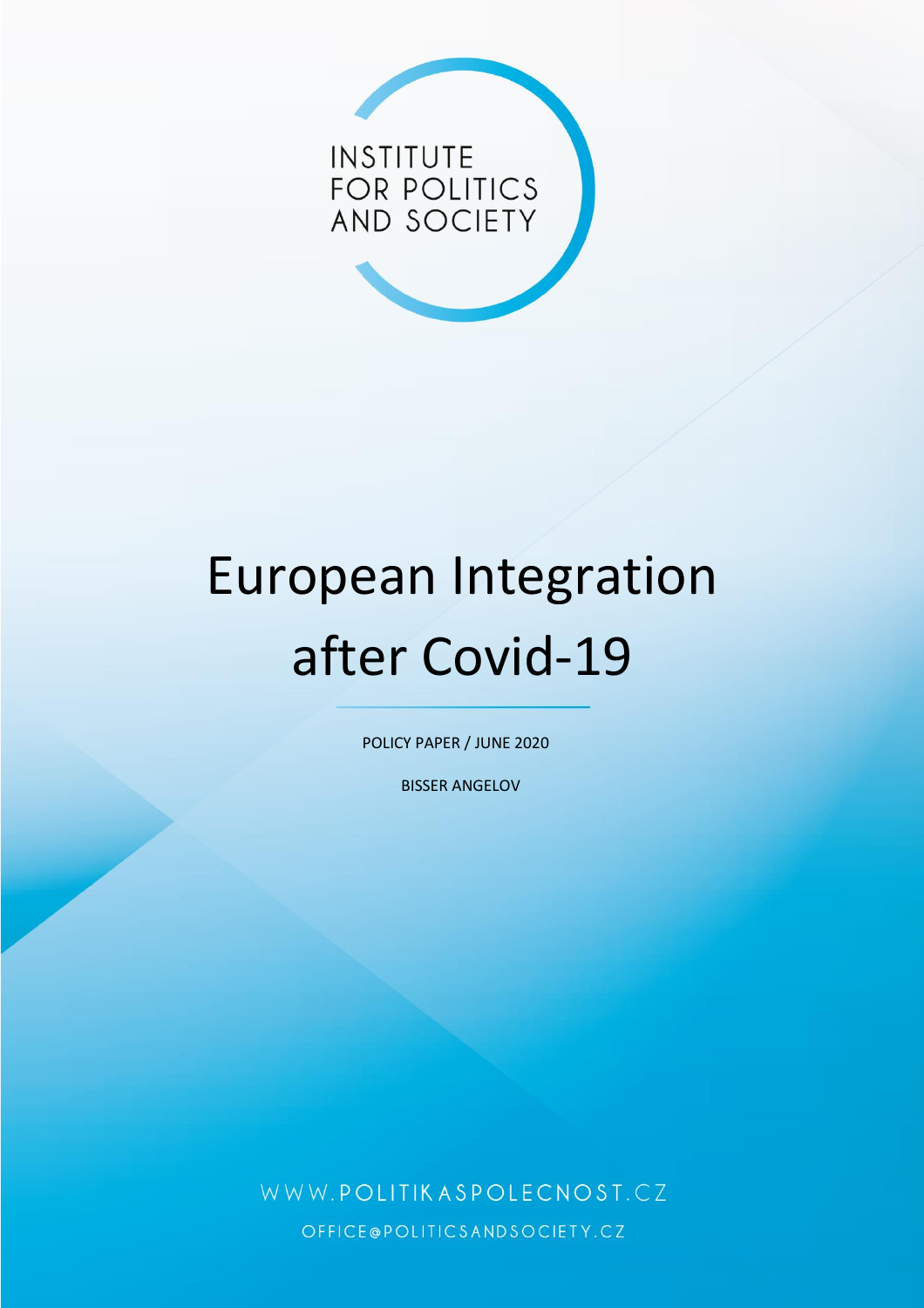### **Contents**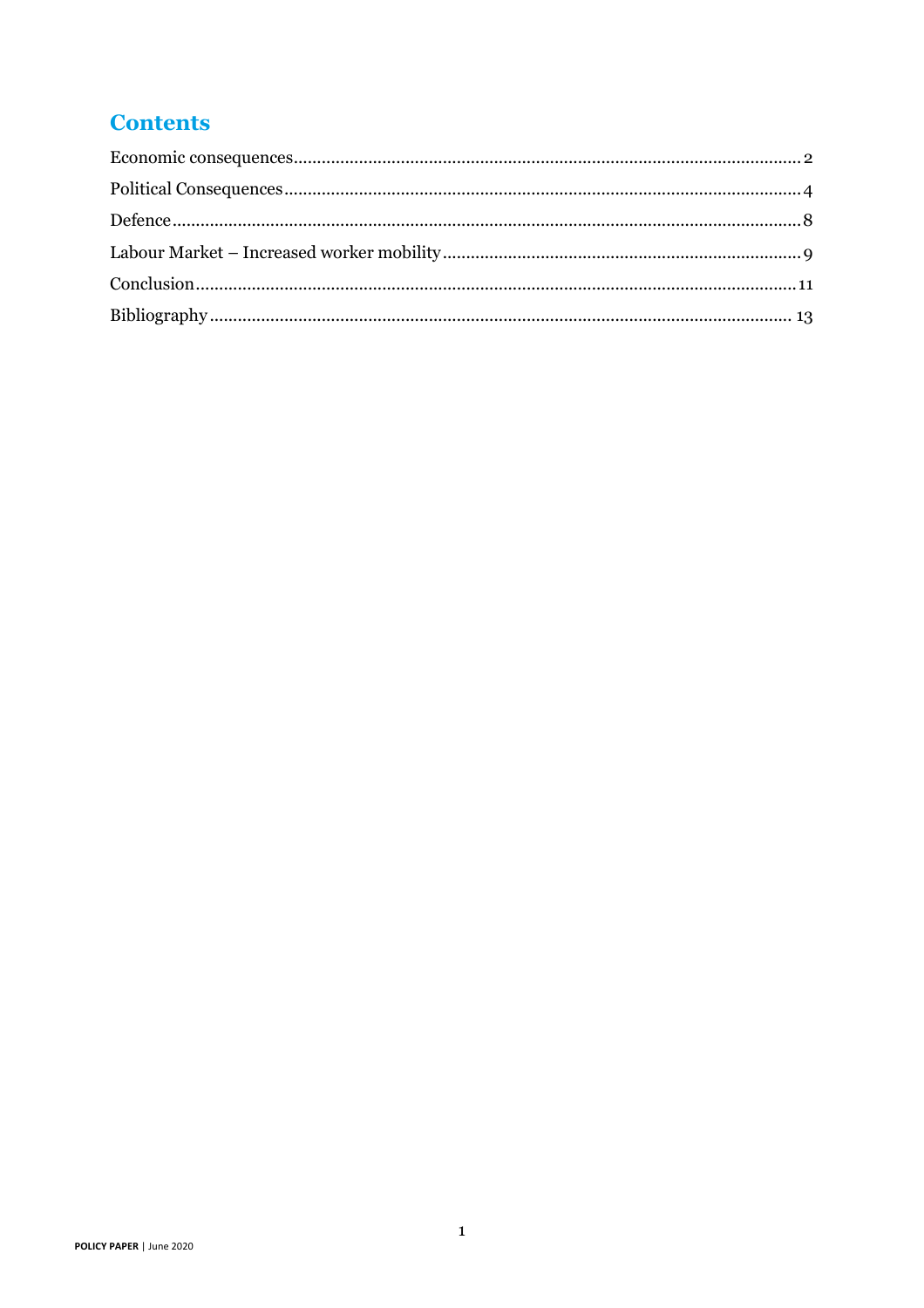## European Integration after Covid-19

Policy Paper – Bisser Angelov, June 2020

The Covid-19 pandemic and the mass lockdowns which have followed it will certainly have severe impacts on the whole world, some of which we are already seeing today. European Union member states have had some of the most severe health consequences so far and are also predicted to be the most impacted by the ongoing economic crisis. What is more, the European project as a whole will undergo significant change as the Union takes, or fails to take, steps to help its member states and citizens. This paper will aim to predict some of the most drastic effects of the pandemic on European integration and propose specific measures which could help the European Union come out of this crisis more united and better prepared to tackle the challenges of the post-Covid world. It will be divided in four parts, focusing respectively on the economic, political, defence, and labour market consequences of the pandemic. In each part, two or three key issues will be identified and analysed, and, where appropriate, concrete measures will be recommended to make the European Union more capable of dealing with the problems caused by the pandemic and better prepared for similar future circumstances.

#### <span id="page-2-0"></span>**Economic consequences**

The Covid pandemic is expected to have dire consequences for the global economy, including an immense decrease in the productivity of all EU members. The most recent projections of the IMF predict a GDP contraction of 7.1% for the EU and 7.5% for the Eurozone (April  $6<sup>th</sup>$ ) (IMF, 2020) while a month later, May  $6<sup>th</sup>$ , the EU predicted slightly more pessimistic numbers – decreases of 7.4% and 7.7% respectively. (EC, 2020) Yet another month later, on June 4th, the ECB predicted a larger economic crisis still – its forecast sees an 8.7% decrease in the Eurozone GDP<sup>1</sup> , which could be even bigger in the case of a second peak of the virus. (ECB, 2020) In this context, the measures taken by European institutions, namely the relaxation of domestic fiscal rules to remove potential obstacles in countries' individual efforts to deal with the crisis, alongside the strong asset purchase programme of the ECB and the proposed  $\epsilon$ 750 billion Next Generation EU (NG EU) plan of the Commission can be seen as sensible approaches to dealing with a common European problem. Still, while the former has been largely accepted without controversy, the latter two have been accompanied by extensive discussions, contested interpretation from public figures and, in the case of the ECB, an illtimed European constitutional crisis of sorts, caused by the German constitutional court. As such, these two measures and the complex context around them deserve to be studies carefully in order to evaluate their impact on European integration.

The Next Generation EU proposal is the final, for now, result of a long line of calls for commonisation of debt of EU member states as a way to provide a cheaper way to borrow for the countries which were hit hardest during the European debt crisis a decade ago. Originally proposed in the form of the so-called Eurobonds, this idea was introduced again in the form of Coronabonds earlier this year and became partially integrated in the NG EU plan which is indeed proposed to be financed through the issuing of common EU bonds, effectively jointly guaranteed by all member states and to be repaid jointly. It should be noted that while this step has been hailed by many as a leap towards a European fiscal union, this is not the first time that the EU itself has acted as a borrower by issuing common bonds – it has currently

<sup>1</sup> Note that the ECB projection is adjusted for the number of working days per year; the EC and IMF are not.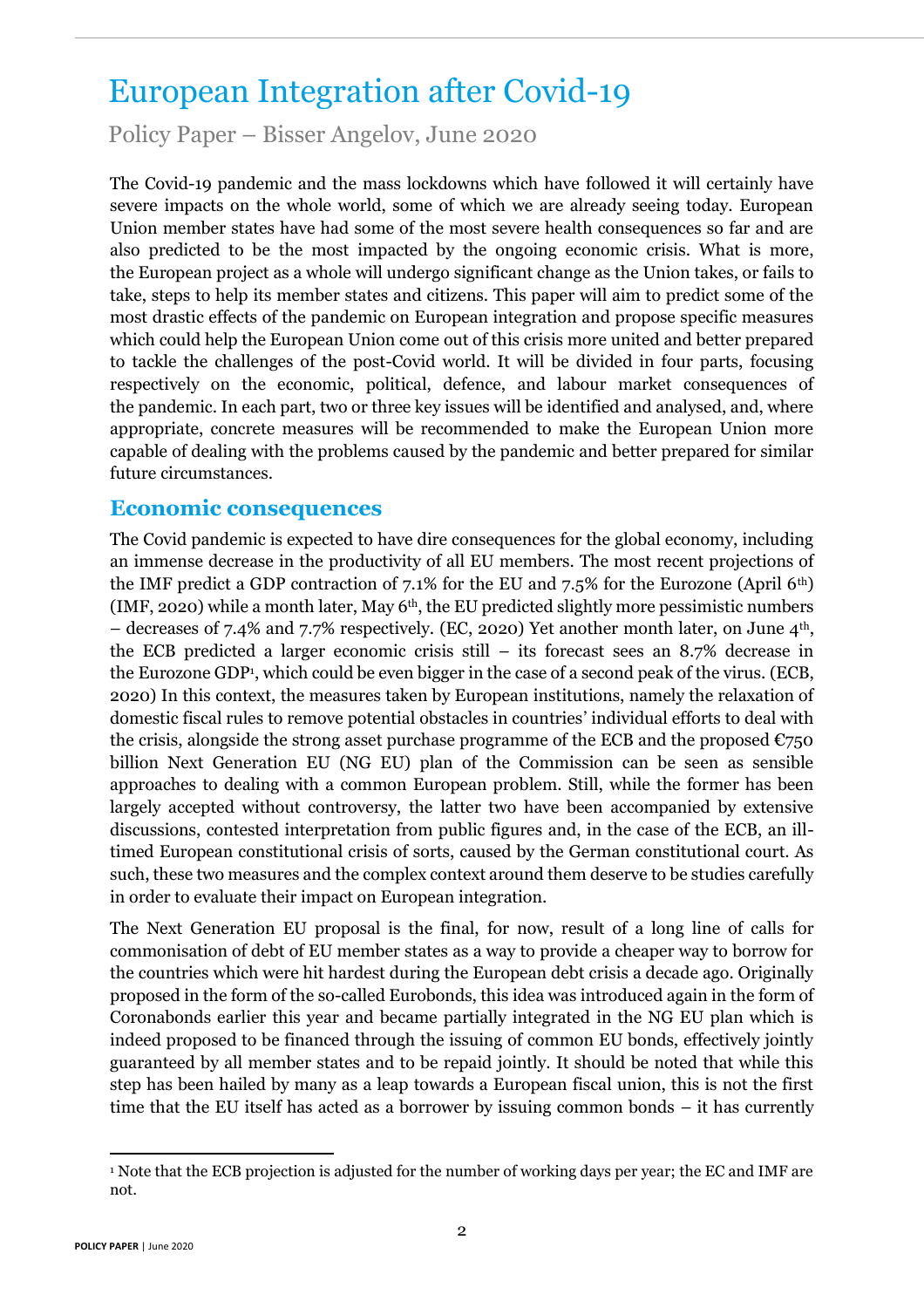borrowed  $\epsilon$ 52b in such a way. (Ashworth, 2020) While the proposed plan is evidently much more ambitious in its scale, it is also a strictly one-off event, as insisted by the "frugal four" of Austria, Sweden, the Netherlands, and Denmark. Of course, such a label could easily be forgotten in the future and an incurrence of common debt on this scale is undoubtedly going to make it easier to resort to similar measures in a future situation which might call for them, however, it is premature to think that this (currently) one-off step will lead to a European fiscal union in the near future. Still, this proposal is significant for European integration in a couple of ways, in addition to the increase in fiscal integration that it represents.

First, it is important to note how NG EU debt will be repaid. In her official address, von der Leyen suggested three ways of financing – expanding the EU's Emissions Trading System, the introduction of a new digital tax, and/or a carbon border tax. It should be noted that these are not new ideas and have already been under discussion in the recent past. (Rose, 2020; Ekblom & Guarascio, 2019) Another tax has been proposed in the documentation, in the form of a levy on businesses with a global revenue of over  $\epsilon$ 750b as a payment for the benefit of the single market, however, there has been little insight offered so far on its details. (Smith-Meyer, 2020) In any case, it is notable that the EC is proposing to finance this plan through "own resources". Such measures represent an undoubted increase in European integration and, while joint borrowing is supposed to be a one-off, there is no reason why such ways of generating EU resources could not be used and even expanded in the future. What is more, a "single market tax" as the one proposed could be a valid answer to the issue raised by MEP and budget committee member Clotilde Armand, who argued that while newer member states are net beneficiaries from EU funds (with the V4 members receiving funds to the amount of 2% to 4% of their GDP), they also have an outflow of property incomes and profits of twice that amount which is leaving towards the west. (Armand, 2020) As such, a European tax targeting the biggest companies benefitting from the single market could effectively serve to compensate for some of this outflow. The second reason why the NG EU plan could be an important milestone for European integration is that it shows a shift in the fiscal attitudes within the EU. In recent years the frugal bloc has sustained two significant losses: first, when the UK finally left the Union and now, as Germany has turned away from its typical fiscal conservatism. This has left only the four smaller members of the frugal coalition and, while they are far from incapable of defending their interests, a Franco-German proposal with wide support from other member states will be difficult for them alone to stop. What is more, the following announcement of the German government for its ambitious  $\epsilon$ 130b domestic plan signals that its support for a robust EU stimulus is not just a one-off step away from frugality but rather a change in the government's own fiscal views which is likely to endure. Of course, the NG EU plan should not yet be considered a done deal. The frugal four have not given their support, Hungary has labelled it "absurd" (Bayer, 2020) and several states are not happy with the metrics used to determine fund distribution. (Khan, 2020) While it is unlikely that the plan will be scrapped altogether at this point, a long negotiation process probably lies ahead and nobody knows in what shape Next Generation EU will come out on the other side. Still, at the very least it shows a shift in the EU's prospects for developing robust fiscal measures in the future.

Alongside the NG EU plan, another European measure has been implemented to help speed up the economic recovery – the ECB's quantitative easing (QE) programme, Pandemic Emergency Purchase Programme (PEPP), which was announced in March and expanded from €750b to €1.35t in early June. (Arnold, 2020) Such a measure has already been used in the past and its implementation in this crisis is neither surprising, nor hugely significant for further European integration, however, the mechanism of quantitative easing, alongside the ECB and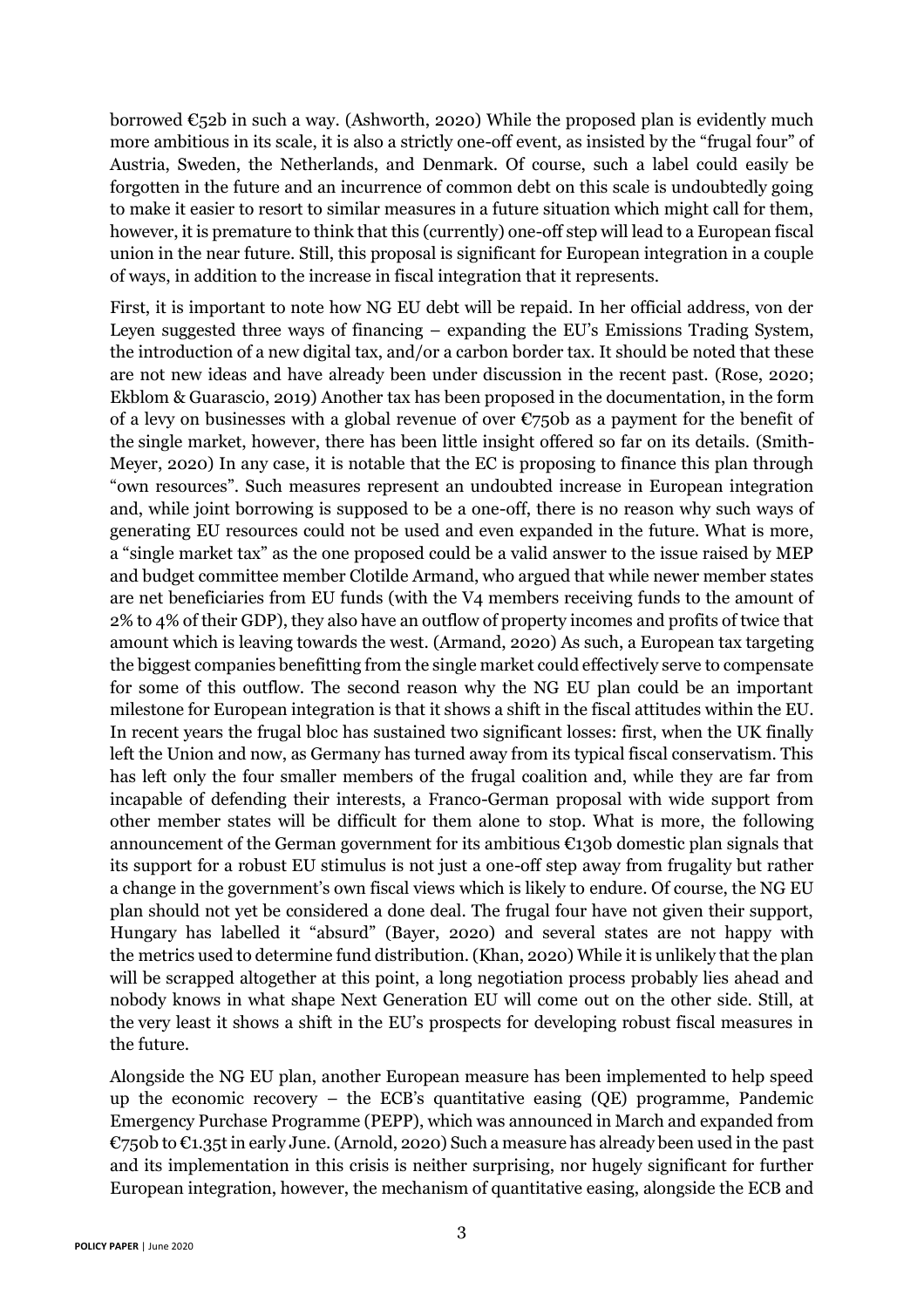the ECJ have come under legal attack from the highest court of Germany. The case, initially brought to the domestic court by a number of German economists and law professors in 2015 to ask about the legality of the ECB's QE programme of 2014, was referred to the ECJ which in 2018 found that the ECB had not overstepped its mandate.(Arnold & Khan, 2020) The German constitutional court took the case back and, while its (now former) president said that it could only disregard the ECJ ruling if it was found to be "arbitrary and gravely unreasonable", (*ibid.*) this is exactly what it found in May 2020, as it ruled that the ECB had overstepped its mandate by not considering the economic consequences of its QE programme, in terms of lower interest rates which allow economically unviable companies to stay on the market and hurt savers; still, the court gave a three-month window to receive proof that the ECB did indeed calculate these outcomes when designing its measures. (Sandbu, 2020)

While this verdict is not directly related to the ECB's current QE programme, the court's ruling states that if the required justification is not delivered until the deadline the Bundesbank will no longer be allowed to participate in the ECB's QE programmes which would be unfortunate for Germany and a shock for the ECB and the European project as a whole. Of course, for this reason such an outcome is extremely unlikely and a number of solutions are being considered. The bigger concern with this ruling is that it has undermined the complicated legal system of the EU, in which adopting treaty revisions requires unanimity and is therefore extremely difficult, leading to the more practical solution of stretching established legal frameworks to their limits via legal tricks backed by political will. What is more, the fact itself that a national court has ruled that the ECJ's decision on how to interpret the ECB's behaviour was beyond the power of the ECJ and has decided to take over its role in interpreting EU law could pose lasting problems for the Union even if the case is resolved successfully, as it would open the door for other members' courts to interpret EU law in accordance with their own views and interests. While solutions have been floated which could help bridge the gap between the European and national level indirectly, either with the Bundesbank providing the assessment required by the court in Karlsruhe on behalf of the ECB or with the ECB publishing this assessment on the request of MEP Sven Simon and thus making it available to the German court as well, resolving this court case will not, by itself, repair the damage that has been done to the EU's legal order and the practice of stretching legal interpretations to circumvent the difficult treaty revision process. Either the Union will have to find a way to make the expansion of its legal framework easier than its stretching through clever interpretation or it will have to remain constrained by questionable justifications of its actions and a number of national courts emboldened to pose such difficult questions.

#### <span id="page-4-0"></span>**Political Consequences**

In addition to its economic impact, the Covid-19 pandemic has undoubtedly had a political effect on the European Union in a number of ways. It has changed many European citizens' perception of the Union itself as having a positive or negative influence on their country, as well as their views on their domestic political landscape.

A number of opinion polls have shown concerning shifts in support for the European project, especially in Italy – the hardest hit country. According to surveys from Tecnè, 67% of Italians view their European membership as a disadvantage for Italy (March), up from 47% in 2018; (Johnson, Fleming , & Chazan , 2020) and there would be a nearly equal divide in the case of a hypothetical referendum for leaving the EU –  $44\%$  in favour,  $42\%$  against, compared to 65% and 26% respectively in 2018. (Balmer, 2020) British polling agency Redfield & Wilton show similar numbers – 35% support for an exit referendum versus 47% against, and 41% considering EU membership as *negative* versus 31% *neutral* and 23% *positive* as of May 2020.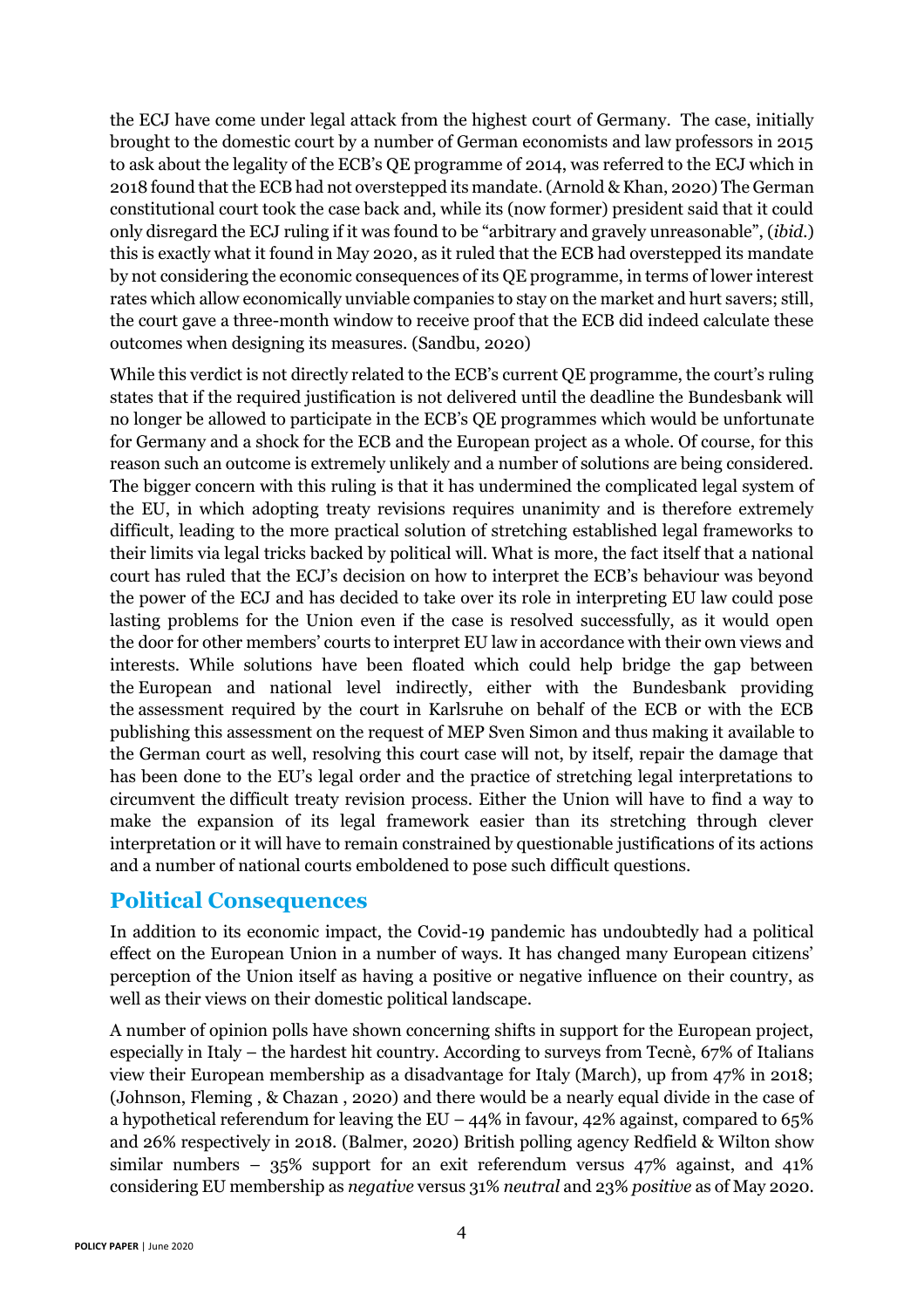(R&W, 2020) This trend of rising Euroscepticism is very worrying, especially in a country which is a founding member of the project. It is surely based on two main factors, one being the aid which the European Union will provide for the country's economy and the other being the EU's immediate reaction to the healthcare crisis in Italy. While the former is, as mentioned, still under discussion and its final impact on the country's support for the Union is difficult to measure before at least negotiations of the economic aid are completed, the latter has largely been settled – the pandemic hit Italy first and, according to Italians, the European Union left its member to deal with this crisis alone. More specifically, opinion polls show that in March 61% of Italians believed that the EU had not helped their country in the healthcare crisis, while only 24% thought the opposite. (R&W, 2020) To some extent, the people are right to feel this way as the European Union did indeed demonstrate a disturbing lack of coordination when it became known that the virus was rapidly spreading throughout Europe. Not only did individual member states not help each other at first but they took measures rapidly on their own, with little consideration of how they are impacting their neighbours and the Union as a whole – leading, for example, to a number of clogged up borders and stranded transportation and passenger vehicles throughout Europe, as well as blocked seasonal workers in key sectors of the economy. (Alderman, Eddy, & Tsang, 2020) There is no doubt that this is partly a flop of the European Union, as it failed to act as a platform for coordination. Such an act likely would have resulted in a considerable increase of public support for the European project from the so called "rally around the flag effect". The EU needs to draw a lesson from this and think about how to prevent being caught off guard in future crises for which coordination between its member states is crucial. Reaction plans have to be formulated on how to coordinate the actions of individual member states in various hypothetical crises, natural or man-made, which impact a multitude of or all of its members in order to ensure the mutual compatibility of countries' measures. This could be achieved by establishing a small European body of experts whose task is to evaluate potential future European crises, prepare contingency plans for their resolution, both in terms of optimal mechanism for cooperation at the European level and recommendations for action at the national level, and update those plans periodically as context changes. With such an approach, the European Union could have more productive role if, or when, another crisis hits a number of member states, and could come out of the crisis with increased public support instead of questions about its added value.

At the same time, it would be inaccurate to consider that the public opinion on European integration is influenced directly, and only, by the actions of the European Union itself. Already decades ago scholars argued that there are multiple layers composing society's view on any given political topic. Specifically, they have claimed that the public reaction to a certain phenomenon, such as European integration, is not only based on the objective characteristics and impact of the phenomenon but also, as a second layer, on the popular construction of that phenomenon (which has been built through the biased presentation of the phenomenon in the public discourse) and, as a third layer, the use of that phenomenon as a tool for achieving political goals. (Hay & Rosamond , 2002) Following this theory, the change in support for European integration during this pandemic is not only based on the actions of the EU but also on how those actions were presented to the domestic audiences and how they were used by politicians as tools to achieve their own political goals. Such an understanding can also be supported by the fact that on March 22nd, when Italians largely shared the view, 61% versus 26%, that the EU had not helped with the health crisis, the Spanish had a radically different perception – 43% considered that the EU had in fact helped with the crisis while only 34% thought the opposite. (R&W, 2020) Such a drastic difference between the perceptions of the two nations, despite their countries being at a similar point of the crisis and the EU largely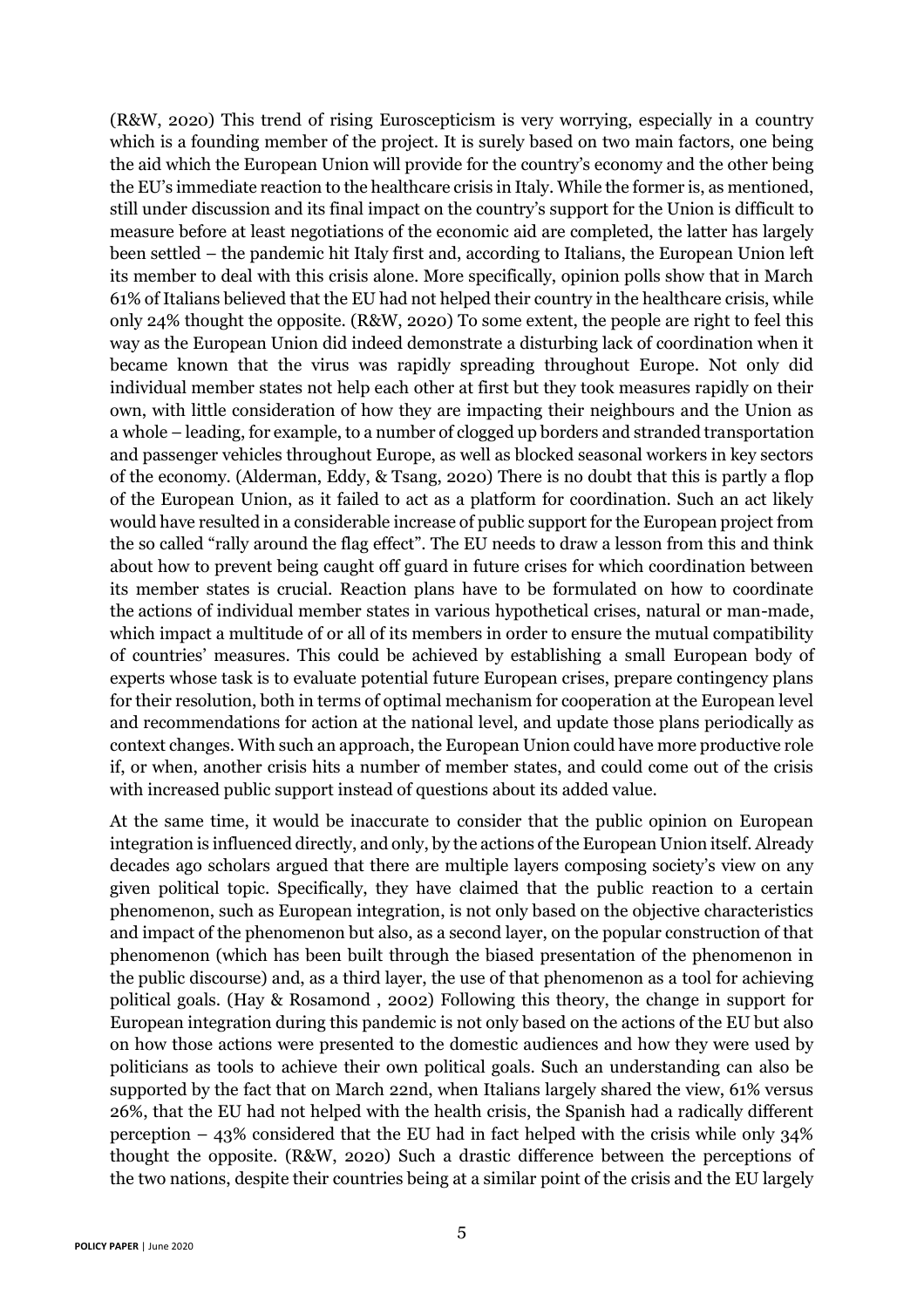acting in the same way towards them at the time, should be interpreted as at least partially due to the different domestic presentation of the EU's actions, especially as two of the three most trusted politicians in Italy at the time (and still today) were hard eurosceptics Giorgia Meloni and Matteo Salvini, (EWG, 2020) meaning that a negative interpretation of the EU's efforts would have been consistently and strongly present in the public discourse. The EU is in a particularly bad position to defend itself against accusations that it is taking advantage of its member states and not acting in their best interest for two main reasons. First, it does indeed have a certain amount of authority over its members, meaning that, unlike foreign powers such as the USA and China, it could much more easily take actions which can be considered as an infringement of a member's sovereignty; of course, this is not to say that it does so in reality. Second, unlike a national government, the EU does not have any (popular) channels through which to present its own actions to any given domestic audience. While national governments and political figures are constantly given the opportunity to explain their actions to their publics, such a privilege is not available to the EU which instead has to address the European audience as a whole and rely on national ministers, MPs and MEPs and commentators to give more domestically-focused explanations on what is being done and why, adding another layer of distance and potential bias between the public and the authority, and allowing the spread of very inaccurate presentations of European policies, which the Union is unable to rebut directly. What is more, the EU has so far failed to tackle this issue through modern platforms such as Twitter and Facebook – while the French government, for example, is reaching out to over 800 000 followers, the European Parliament, which appears to be the only European body to have individual accounts for every member state, has just under 100 000 followers in France. It is evident that in today's political landscape, attribution of blame without regard for reality is becoming increasingly common and that the European Union is a particularly vulnerable target to such strategies as it has the authority to be constructed as a credible threat to national sovereignty, even if such a characterisation is completely inaccurate, and is not in a position to defend itself directly from attacks at the national level, paving the way for often unfounded but successful attacks on the European project and on further integration. This is a key problem which has to be addressed by a two-pronged strategy.

Firstly, unfounded accusations need to be limited or at least labelled as such, in order to decrease their influence on the public. The rise of post-truth politics have also led to the rise of the fact-checking industry as a way to combat issues of distorted representations of reality for political gain. Fact-checking bodies have been spreading around the world – the global number of such agencies has increased from 44 in 2014 (Stencel, 2019) to over 200 as of 2020. (DRL, 2020) Still, their reach is distributed highly unevenly throughout the EU, as a number of countries are still lacking such bodies, including Finland, Estonia, Bulgaria and Slovenia. (*ibid.*) What is more, there is currently little regulation requiring their use – they are instead implemented voluntarily which has led to discussions on the topic being led by tech companies. Twitter and Facebook recently took opposing stances on whether they, as platforms which serve for distribution of information, have a duty to label or even remove harmful and/or deceptive information. Considering that such decisions have proven to have a profound impact on politics, they should not be left to private actors. Instead, the European Union should aim to increase the use of fact-checking agencies, either incorporated in individual providers of information or centralised on a national, or even European, level. While this is a difficult issue to regulate, as it poses a number of philosophical and practical questions, the enormous impact that the increasing diffusion of false information about the European project has had on the public support for further integration has demonstrated that it is necessary to take action. Alongside this measure, which would aim to limit the spread of false information, a second one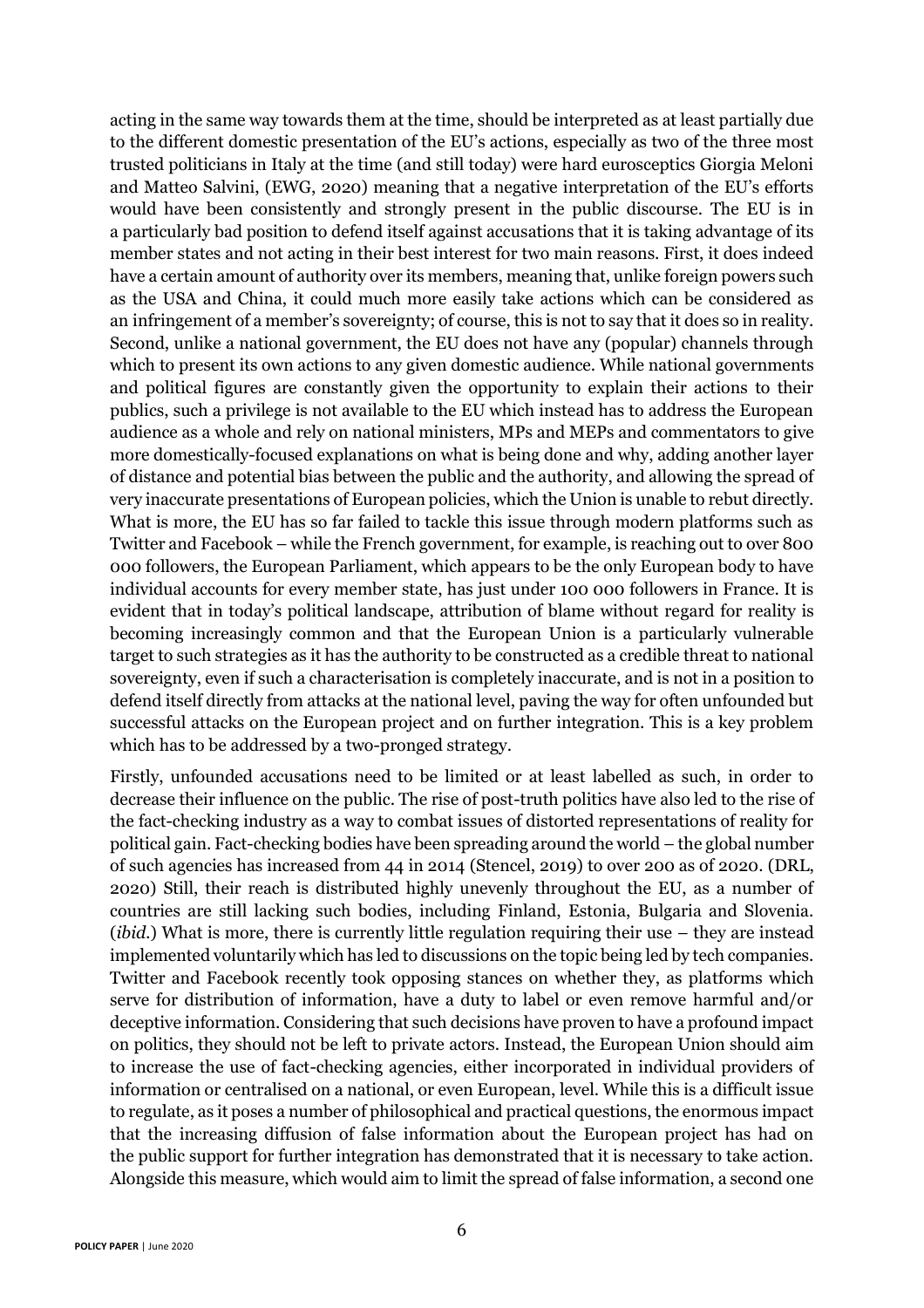needs to be implemented in order to increase the ability of the European Union to reach domestic audiences directly. This would be easy to achieve through social media platforms such as Twitter and Facebook, following the example of the European Parliament and its multiple accounts for each individual state. Similar accounts could be set up to serve as press secretariats of the other European bodies in front of domestic audiences and, crucially, their visibility has to be greatly expanded as the current reach of these national EP accounts is far too limited to have any tangible impact. Of course, relying only on digital platforms is not enough as it would fail to reach a considerable portion of the audience. The EU should also consider ways to reach domestic audiences directly through traditional channels such as television, radio and print media with messages tailored to their member state. It is not enough to read a statement from Ursula von der Leyen explaining why an EU policy is important for the Union as a whole, there needs to be a national EU press officer who can provide information on the value of EU policy for that specific member state, and his or her voice has to be spread as broadly as those of the domestic politicians and commentators who currently serve as points of contact between the European Union and its domestic audiences. With these two measures in place, to limit the spread of false information and to give European authorities a direct channel to their citizens, the issue of purposeful misrepresentation of the EU's actions could be limited and public opinion of the European Union can be based more strongly on reality than on dishonest fictions.

The Covid pandemic has also had a significant effect on the domestic political landscape of a number of states. Perhaps most important with regard to European integration are the recent developments in Poland, the Netherlands, and Russia. With the Polish presidential election almost here, to be held on June 28, opinion polls are displaying a large decline of support for the incumbent Andrzej Duda from PiS which has opened up the possibility for either of his two biggest rivals to win a second round, with both scenarios currently predicted to go 51-49 in favour of Duda. (Politico, 2020) Such an outcome would reduce the power of PiS which has held both the presidential position and a majority in parliament since 2015. What is more, an opposition president could prove to be a valuable check to the government which has gained infamy through its fights with the EU over actions which are allegedly undermining rule of law in Poland. The crisis has also had a drastic impact on the projected outcome of the next Dutch general election. The leading party has gained a great amount of support in the last months, currently standing at an unprecedented 37% of projected votes, up from 21% in mid-February. (*ibid.*) The increase has come at the expense of the two hard eurosceptic parties – PVV and FvD – which have lost 3% and 5% respectively, as well as the soft eurosceptic pensioners' party, whose support has dropped from 10% to practically zero. (*ibid.*) While there is still plenty of time for the public opinion to shift until March next year, this development provides some relief compared to the start of the year when it looked like the three parties could get almost half of the votes at the next election. Finally, the crisis has also impacted the public support for Vladimir Putin although it is difficult to know by how much, as polling agencies offer somewhat different findings. In an open ended question asking respondents to list which politicians they trust, support for Putin has fallen from 30.6% to 27.6% between January and May according to one agency, (ВЦИОМ, 2020) while another finds a starker drop from 35% to 25% over the same period. (Левада, 2020) Both agencies agree that this is part of a long-term trend as Putin's support has been falling for years although the pandemic has helped push it back down to pre-Crimean levels. (*ibid.*) The long-term economic crisis caused both by Covid and the low prices of oil is likely to keep the leader's ratings low which poses questions on how the legislative elections in 2021 could turn out, especially as polls show that his party's popularity has been declining alongside his own, and whether we can expect a more aggressive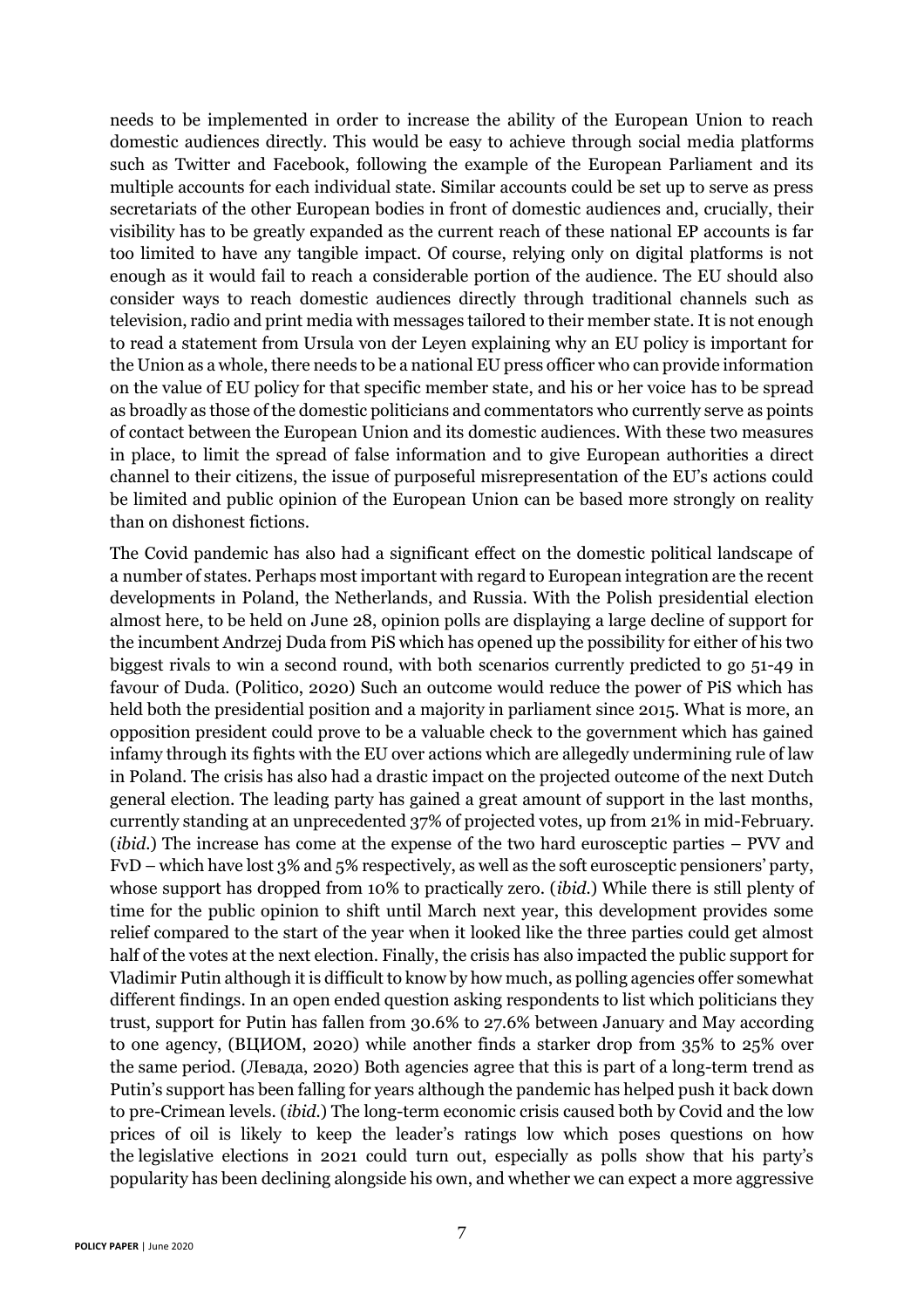Russian foreign policy considering the immense growth in public support for Putin and his party which followed the attempted annexation of Crimea.

#### <span id="page-8-0"></span>**Defence**

Defence is another area which will be strongly impacted by the economic crisis, as it was after the 2007 crisis. During the 2008-2012 period almost all EU members cut their defence budget substantially, with smaller states decreasing it by up to 30% and larger ones by around 8% to 10%. The overall cuts stood at 11% or €24b. (Becker, Mölling, & Schütz, 2020) What is more, those cuts strongly affected EU programmes aimed at defence R&D and at coordination of the armed forces of MSs; the latter was further exacerbated by European countries' individualistic approaches to reducing domestic defence spending, which resulted in armed forces which were not only individually weakened but also poorly aligned with one another, as well as more reliant on foreign military technology as a result of their own reduced R&D budgets. (Fiott, et al., 2020) In recent years there has been a renewed movement to strengthen European defence cooperation, including calls for an eventual "true European army" from France and Germany. (Bennhold & Erlanger, 2018) Tangible progress has been made with the establishment of a number of EU defence initiatives following the European Defence Action Plan launched in 2016, including the vital European Defence Fund (EDF) which aims to fund collaborative defence research projects at the EU level as part of a dedicated EU programme in the post-2020 MFF. (EC, 2016) In addition, funding was to be set aside for "military mobility" in order to remove infrastructural and administrative obstacles for the transportation of military equipment throughout the EU. (Deen & Kruijver, 2020) However, both of these programmes have seen drastic reductions to their budgets – while in June 2018 the EC called for €13b for EDF and another  $\epsilon$ 6.5b for mobility (EC, 2018), the new MFF would see these numbers reduced to  $\varepsilon$ 8b and  $\varepsilon$ 1.5b respectively.<sup>2</sup> (EC, 2020)

To understand the programmes and evaluate the need for them, it is important to consider the context in which they were proposed and will be implemented. The rising aggression of Russia and increasing military (alongside economic and diplomatic) capacity of China have signalled the need for a credible deterrent to protect the EU's members. What is more, the future of US foreign policy and, by extension, NATO is unknown. Surveys show that twice as many Americans want to see the US defence budget decrease as want to see it go up (Hannah & Gray , 2019) and only half of Americans want the US to engage militarily in case that Russia invades a Baltic country. (Hannah, 2019) On top of this, there is a strong divide on these questions among Democrats and Republicans, contributing to the uncertainty of what the foreign policy of the US will bring in 2021, after a potential change of leadership and a severe economic crisis. As such, it is apparent that European countries have to increase their own capacity to act as a deterrent. A number of measures can be taken in this direction. First, if (when) members cut their defence budgets, they should do so in coordination. This could happen at the EU level by discussing the roles of individual countries in hypothetic defence scenarios and designing cuts which allow them to fill those roles, ensuring that even if member's capacities are reduced they remain complementary and able to cover each other's gaps. Second, funding for R&D, i.e. EDF, should be increased. This would have several benefits – it will provide benefits in the form of job creation and, more importantly, will make the EU less dependent on foreign technology for its own defence. What is more, in the long term it will

<sup>2</sup> It should be noted that the new MFF represents a marginal increase from previous proposals. The latest one, from 21.02.2020 saw the EDF at  $\mathfrak{C}$  and removed military mobility from the budget. (Deen & Kruijver, 2020)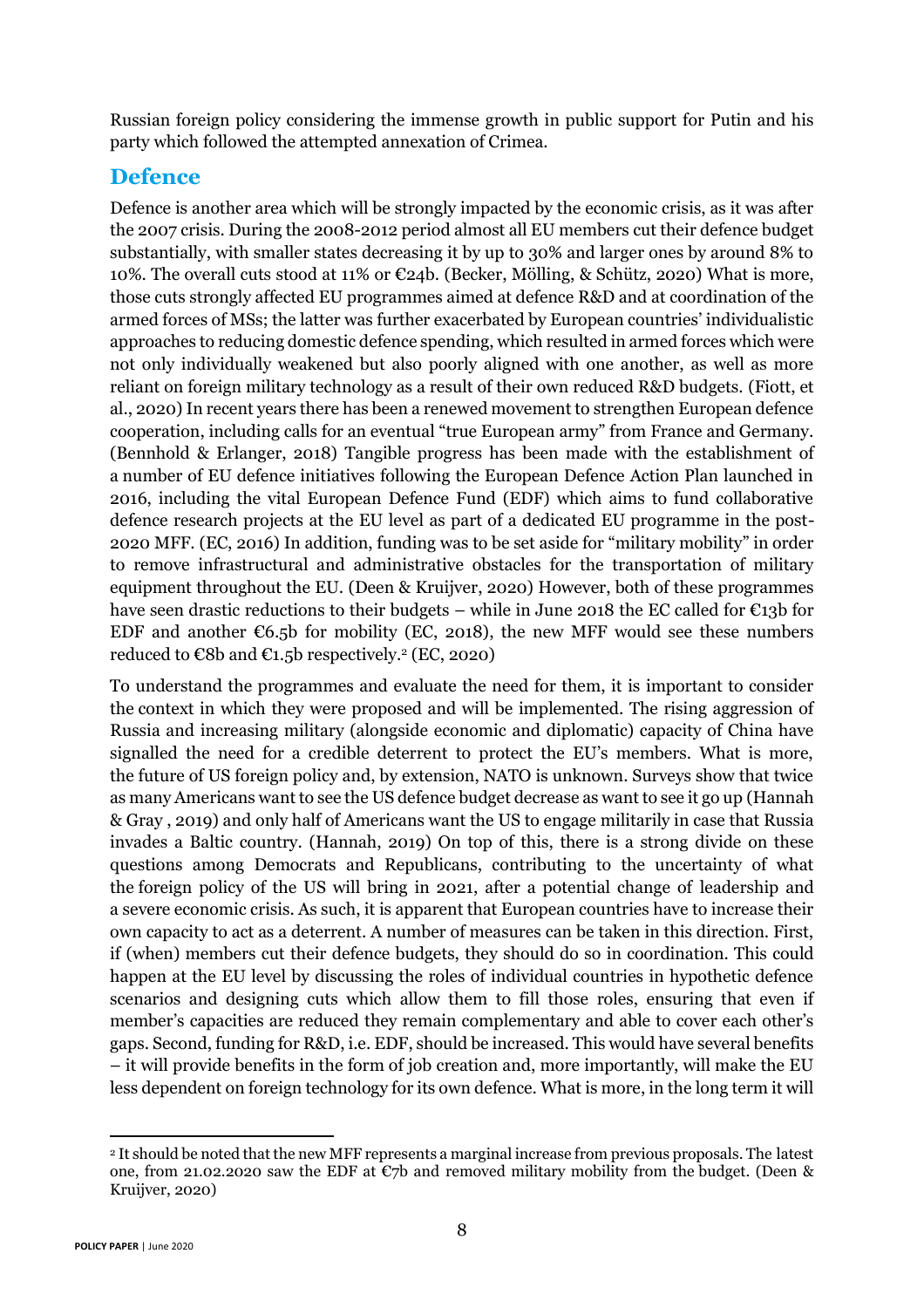lead to financial savings, increase the capacity of the EU to export defence solutions, and make coordination among members' military forces much easier. Third, funding for mobility should also be increased. As it stands, the planned  $\epsilon$ 1.5b is 0.13% of the new MFF, while it serves two key roles. On the one hand, a timely defence response is dependent not just on military capacity but also on logistics, which should be discussed and ensured at the EU level. On the other hand, improved mobility in times of emergency is beneficial not only in cases of military threats but also, for example, for the urgent deployment of medical supplies and personnel, including in possible future pandemics. With the implementation of such measures, European states can minimise the impact of potential defence budget cuts at the state level by compensating with a coordinated plan which ensures their complementary with each other; reducing their reliance on foreign military aid and defence technologies; boosting their own capacity as defence tech suppliers; and improving logistics for future cooperation during emergencies, both military and other.

#### <span id="page-9-0"></span>**Labour Market – Increased worker mobility**

The COVID pandemic could also have a considerable impact on the EU labour market, as a result of the trend it is setting for working from home. Many companies, such as Google, have already announced that they will be extending the possibility for workers to remain out of the office at least until the end of the year (Gartenberg, 2020) while others, such as Twitter, have gone further, giving employees the choice to continue working from home indefinitely. (Paul, 2020) Mark Zuckerberg recently suggested that within the next few years up to half of the workforce of Facebook could work remotely (Fung, 2020) and experts widely agree that this trend is here to stay. (Loten, 2020) What is more, it is not limited neither to the North American region, nor to the software industry. The same shift has been noticed in China (Bradshaw & McMorrow, 2020) as well as in Europe, as Groupe PSA (comprising of Peugeot, Citroën and Opel) have said it will aim to redesign the work experience of its non-production employees to enable all of them to work remotely after the pandemic, underlining that a similar trend was already in place before, as employees who (occasionally) worked from home went up from 2 500 in 2016 to 18 000 in 2019. (PSA, 2020) A broader survey of the CFOs of 288 big US companies in various sectors, both private and public, found that over 25% are planning to reduce their office space and close to 50% are planning to make remote work a permanent option for the roles which allow it. (PwC, 2020) It is a common phenomenon for workers to migrate within the EU, especially from its newer members, which tend to have lower economic standards, towards the older and richer ones. In fact, such brain drain has been labelled as a significant EU problem. (Armand, 2020; Arak, 2020) However, with the rise of remote working it is possible to imagine, in the medium and long term, a movement of workers in the other direction, as well as increased interest from Western European, and even foreign, companies in the highly-skilled lower-cost workers of CEE states.

There have been a number of arguments against distance work, usually focused on a potential loss of innovation potential coming from informal office chat. However, these have not yet been proven and, more importantly, can be outweighed by a number of potential benefits. First, while the proximity of workers could be contributing to innovation it is just as likely to be a cause for distraction. Second, the diversity of having workers coming from and living in different countries, cultures, urban or rural areas, and letting them interact, even only online, can be an even bigger driver of innovation, an idea which has been voiced by the likes of Zuckerberg (Fung, 2020) and Jack Dorsey. (Bradshaw & McMorrow, 2020) This is supported by previous examples – the Stripe company for payments decided in 2019 to make its newest (fifth) engineering hub rely strictly on working from home; while even its own expectations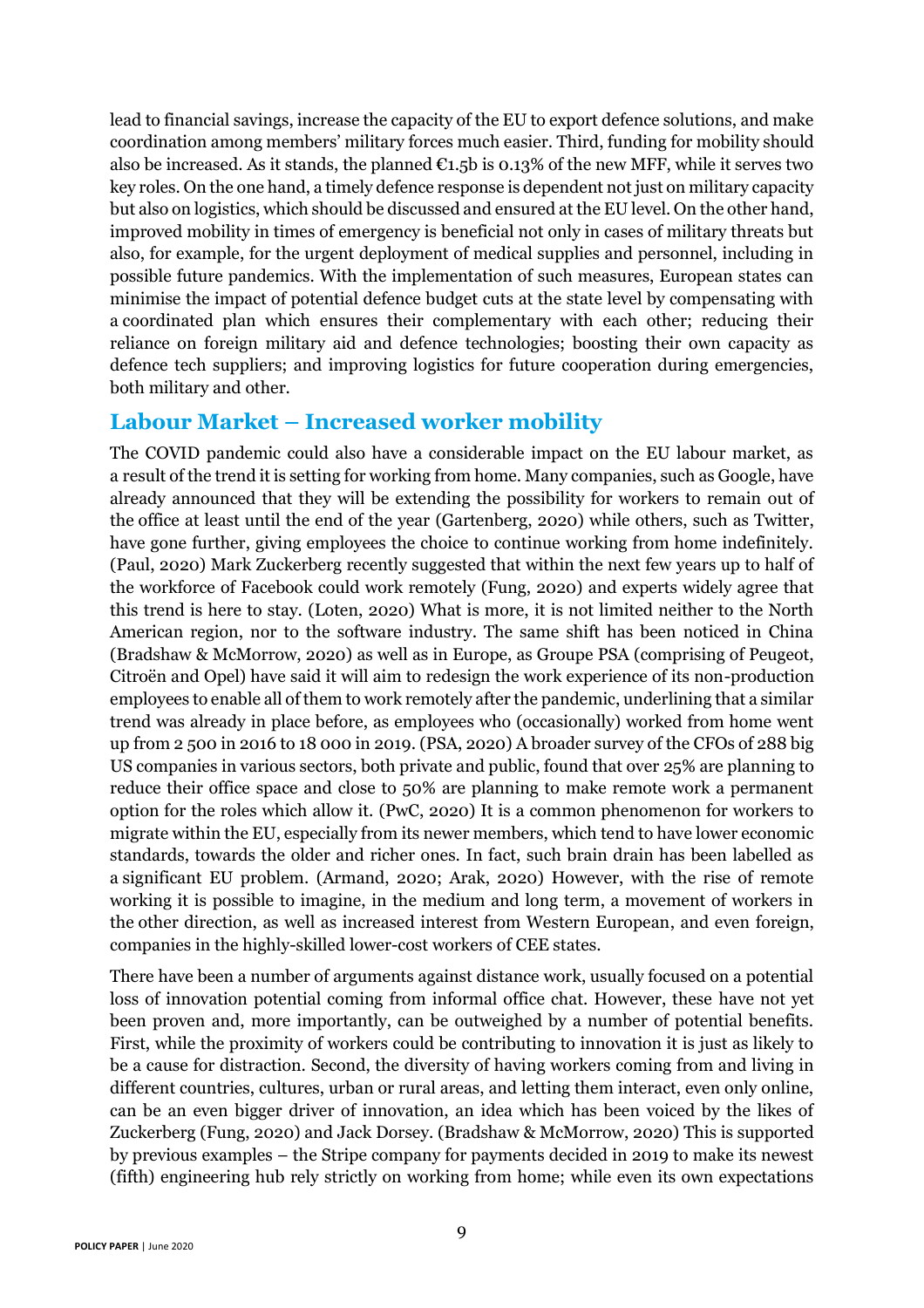were for the productivity of this hub to be lower, its data showed that it was actually marginally outperforming the others. (*ibid.*) Third, working from home can be financially beneficial to both employers and employees, especially in the case of outsourcing labour to countries with lower costs of life. The fact that hiring workers from such regions can give them a locally competitive salary while saving companies based in more expensive states money is well known. Additional benefits such as the reduction of the pollution and stress caused by commuting are another positive externality.

While the benefits of remote work were known before the pandemic, the concept has received a big boost as companies have been forced to implement it temporarily and, by investing in infrastructure and breaking psychological barriers, will likely continue to use it. This could represent a new trend in the European and foreign (developed) labour markets, as companies begin hiring workers in regions with lower costs of life and employees begin to migrate towards them. Of course, such a development could be further helped by policies at both the EU and national levels. Poland can be studied as a good example to follow – although its cost of life is relatively high in a global scale (a UK company can save on average 50% by outsourcing its work to Poland, compared to over 70% for India) it has managed to position itself as a top 5 outsourcing hub worldwide. (Shotter & Parkin, 2020) What is more, during the pandemic it managed to attract work which was formerly going to India despite higher labour costs. (*ibid.*) The short-term reason is more broadly available and faster internet which made the switch to working from home easier for Polish outsourcing companies. In addition to this, in the longterm Poland relies on its proximity to western markets, its legal and regulatory frameworks and its well-educated and multilingual workforce. Looking at its example, the EU should proactively aim to position its members as targets for outsourcing in order to maximise its economic potential. This could be achieved by reviewing and expanding existing programmes for adult learning. While the EU has been promoting a "cradle to grave" principle of education since the early 2000s (EC, 2020) and its Renewed European Agenda on Adult Learning (EAAL) aimed to increase focus on this topic for the period of 2011-2020, it has failed to meet its goal of reaching 15% of adult EU citizens, as only 11% had benefited from it by the end of 2019. (EESC, 2020) An increase of adult education would also benefit the EU outside of its potential as an outsource hub, as it would allow its citizens to better adapt to changes in the market, caused both by the latter's ever faster evolution and by shocks such as the pandemic. To add to this, individual members should aim to make themselves more attractive for remote workers looking to move there and for companies looking to outsource. This could be achieved by increasing investments in digital infrastructure and improving the computer literacy and foreign language skills of their population thought all levels of education – school, university and adult – in order to make their workers more attractive; as well as aiming to reduce bureaucratic barriers in order to attract potential expats. With such measures, the EU and its members would be better prepared for a future increase in employee mobility resulting in more movement both towards the Union and within it.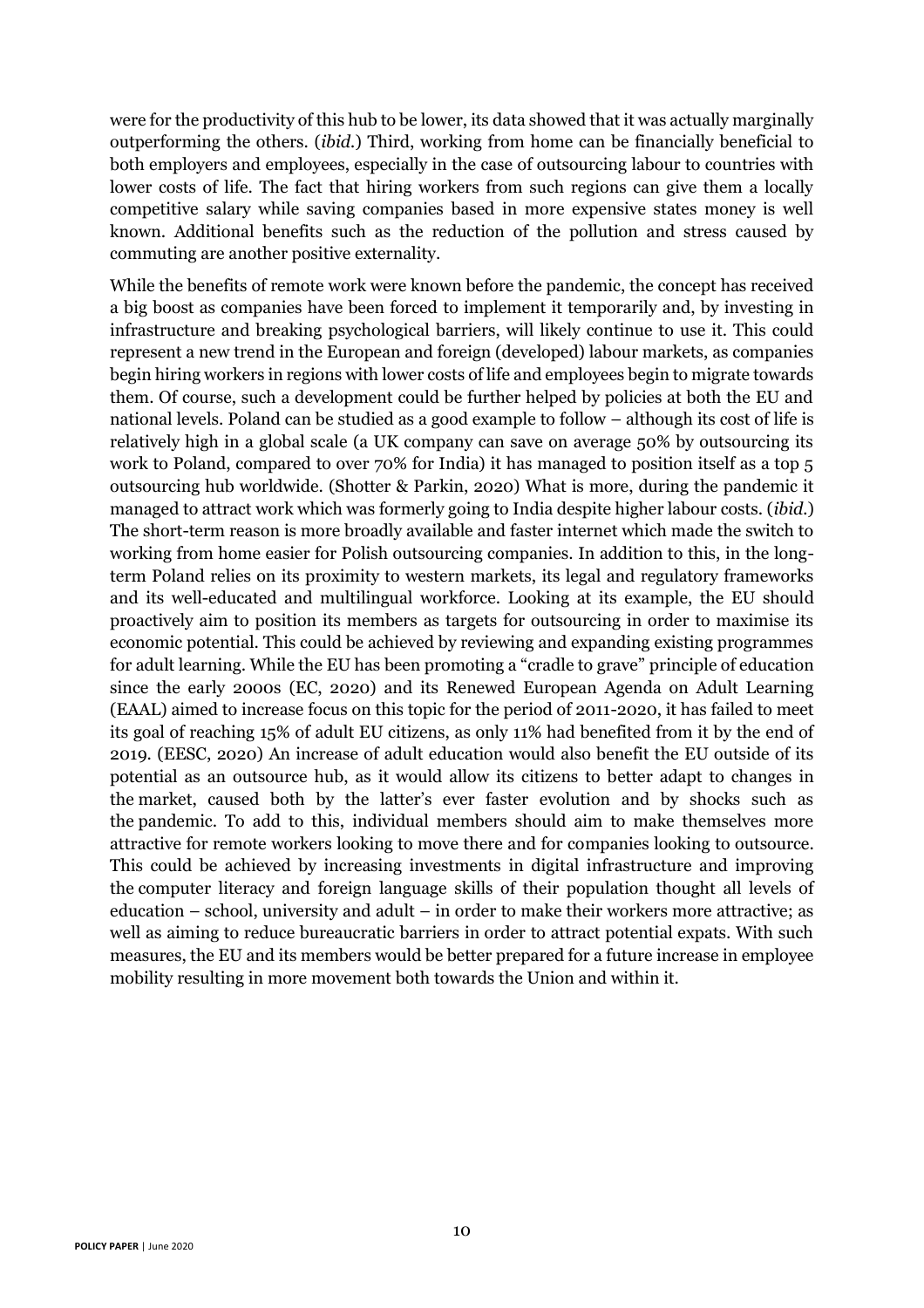#### <span id="page-11-0"></span>**Conclusion**

This paper has attempted to look at four areas which will be significantly impacted by the Covid-19 pandemic, analyse how their impact might affect European integration and, where appropriate, suggest measures to strengthen the European Union's capacity to answer to problems raised by the crisis and/or provide better responses in similar future situations.

The economic consequences of the pandemic which will have the strongest effect on European integration are undoubtedly the proposed  $\epsilon$ 750b Next Generation EU plan and the ongoing court case against the ECB and the ECJ. As regards the former, the large-scale joint borrowing of the EU is a significant step towards more frequent and robust European fiscal measures; the departure of the UK and the change in fiscal policy of Germany have left EU fiscal conservatives in a severely weakened state which could have a lasting effect on European policy; the proposed new "own resources" of the EU, which would serve to repay the plan, could result in a long-term increase in the EU's capacity to take action and, if successful, could be expanded into an alternative revenue stream to power the EU budget. As regards the ECB court case, the German constitutional court has put into question not only the future of the ECB's quantitative easing programme, but also the whole legal order of the EU. It has attacked the practice of stretching the EU's legal framework through clever legal interpretations instead of revising it to justify new and expanded mechanisms. As a result, either this strategy will have to be modified or European institutions will become more open to similar future attacks.

The main political consequences of the pandemic has been the reduced support for European integration, which has been especially strong in Italy. To avoid such developments in the future, the EU should establish a small body of experts to prepare contingency plans for future crisis, detailing how the EU can best serve as a platform for cooperation and recommending mutually compatible measures to individual members. Additionally, the needs to address the issue of diffusion of false or deceptive information about its actions. Specific measures include establishing some form of obligatory fact-checking, especially for statements of public figures, as well as increasing direct communication of the EU with individual national audiences. The other significant political consequence of the pandemic will be on national politics, especially in the coming elections of Poland, the Netherlands where it has largely benefitted pro-European parties and Russia where it has hurt support for Putin.

Another area which will be impacted by the economic crisis caused by Covid-19 is defence, as European states can be expected to cut their defence budgets significantly. In order to minimise the negative impact of these cuts, they should be coordinated at a European level. This way EU states would maximise their complementary as a whole and compensate for each other's gaps. In addition, the proposed MFF sees a decrease in the common defence research fund under EDF and in its programme for military mobility. It is strongly advised to reconsider this decision as both serve important functions and represent marginal parts of the EU budget.

Finally, the consequences of the pandemic on the labour market are discussed. The trend for long-distance working is thought to remain and increase in the long term which should also lead to an increase in worker migration within the EU, as well as increase of outsourcing both from within and outside of the Union, especially towards CEE member states. In order to maximise economic gains from such a development, it is advisable that the EU increases its efforts in lifelong learning, while individual members invest in education at every level, improving digital infrastructure and reducing bureaucratic burdens for potential expats.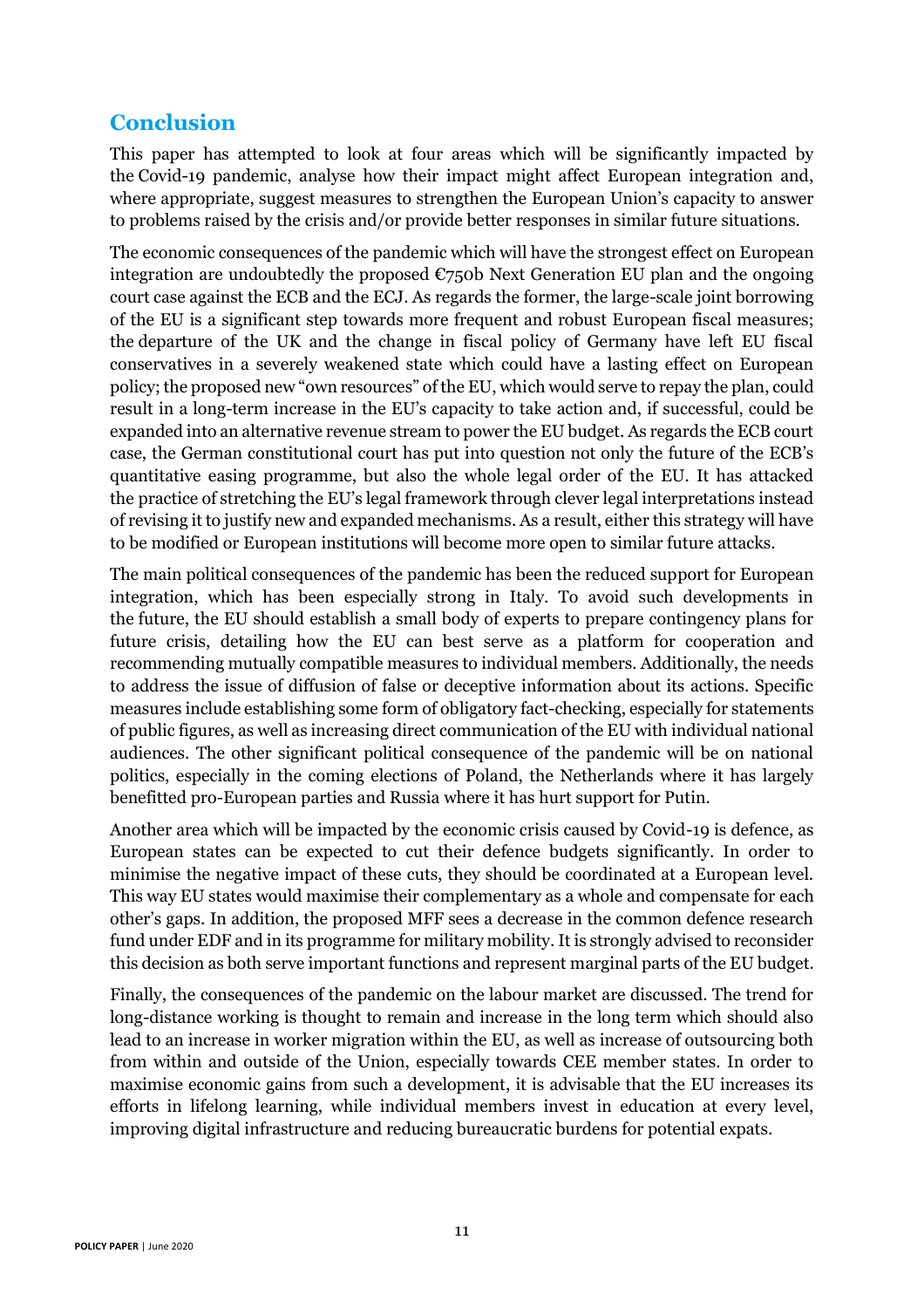

#### BISSER ANGELOV External Analyst

Bisser Angelov is a graduate of SciencesPo Paris where he acquired a Master's degree in Public Policy. A common thread throughout his education was the focus on EU Affairs and the CEE region.

Following his studies, he has gathered experience in the fields of Strategic Intelligence and Policy Evaluation, working on projects for the ICMPD, EEA and Norway Grants and the French Ministry of Defence, among others.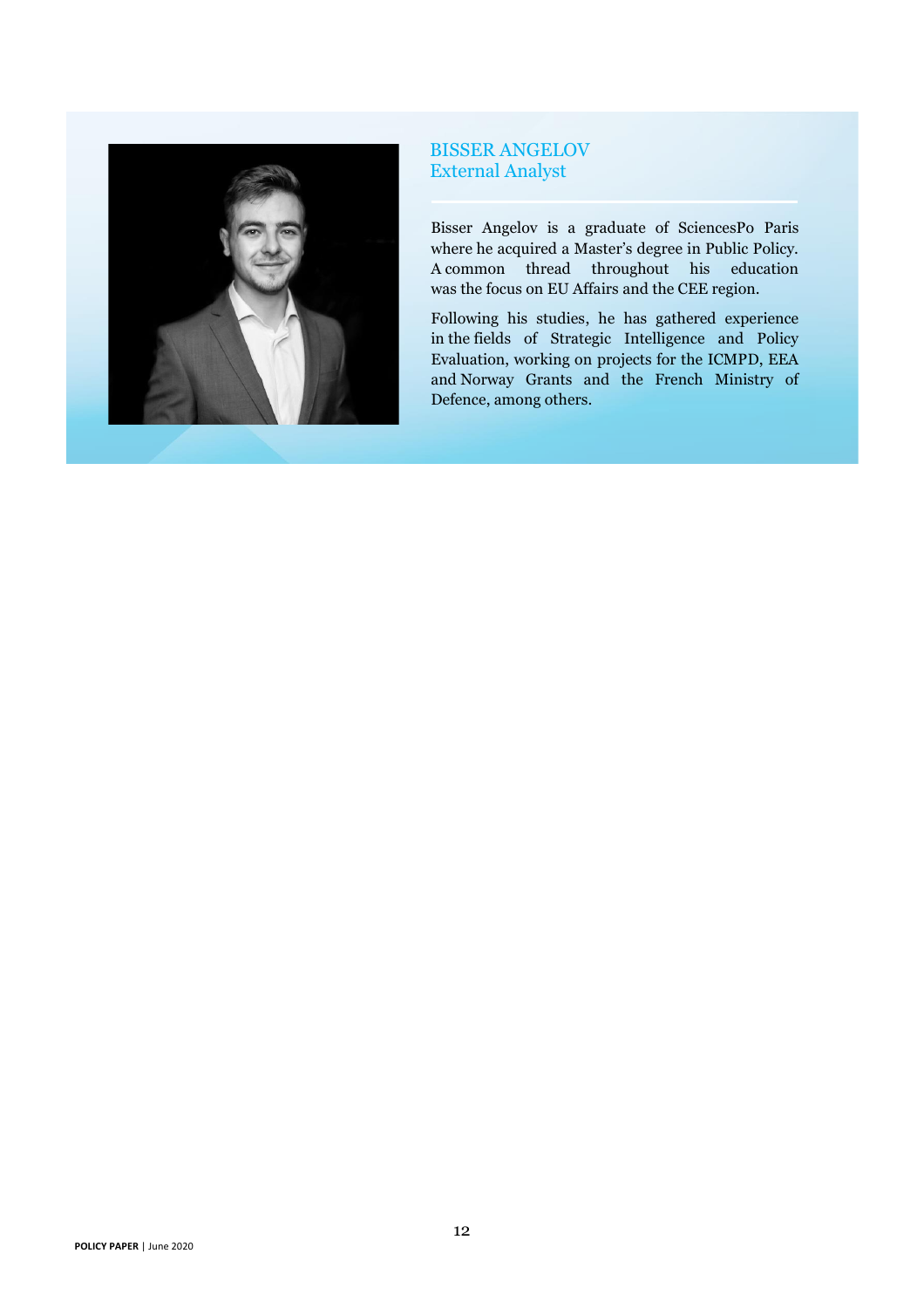#### **Bibliography**

<span id="page-13-0"></span>Alderman, L., Eddy, M., & Tsang, A. (2020, March 27). Migrant Farmworkers Whose Harvests Feed Europe are Blocked at Borders. Retrieved June 05, 2020, from The New York Times: <https://www.nytimes.com/2020/03/27/business/coronavirus-farm-labor-europe.html>

Arak, P. (2020, February 19). Letter: Brain drain from eastern Europe has high price tag. Retrieved June 05, 2020, from Financial Times[: https://www.ft.com/content/15dba9f8-5184-](https://www.ft.com/content/15dba9f8-5184-11ea-90ad-25e377c0ee1f) [11ea-90ad-25e377c0ee1f](https://www.ft.com/content/15dba9f8-5184-11ea-90ad-25e377c0ee1f)

Armand, C. (2020, February 12). Eastern Europe gives more to the west than it gets back. Retrieved June 05, 2020, from Financial Times: [https://www.ft.com/content/39603142-](https://www.ft.com/content/39603142-4cc9-11ea-95a0-43d18ec715f5) [4cc9-11ea-95a0-43d18ec715f5](https://www.ft.com/content/39603142-4cc9-11ea-95a0-43d18ec715f5)

Arnold, M. (2020, June 04). ECB boosts bond-buying stimulus package by  $\epsilon$ 600bn. Retrieved June 05, 2020, from Financial Times: [https://www.ft.com/content/c59ab92d-e614-4284](https://www.ft.com/content/c59ab92d-e614-4284-a028-46ee3bcf92f9) [a028-46ee3bcf92f9](https://www.ft.com/content/c59ab92d-e614-4284-a028-46ee3bcf92f9)

Arnold, M. (2020, May 27). German ECB executive shrugs off court ruling against bond buying. Retrieved June 05, 2020, from Financial Times: [https://www.ft.com/content/a48b8982-](https://www.ft.com/content/a48b8982-3e75-4a35-8fb5-a66f4fb0fedc) [3e75-4a35-8fb5-a66f4fb0fedc](https://www.ft.com/content/a48b8982-3e75-4a35-8fb5-a66f4fb0fedc)

Arnold, M. (2020, June 05). Germany's €130bn stimulus will boost recovery, says Bundesbank. Retrieved June 05, 2020, from Financial Times: <https://www.ft.com/content/d66d014e-da70-4e00-814c-edbf82802850>

Arnold, M., & Khan, M. (2020, May 05). Germany's top judges prepare to deliver verdict on ECB bond purchases. Retrieved June 05, 2020, from Financial Times: <https://www.ft.com/content/bfe02c80-b0aa-4aa9-993b-909759fc520a>

Ashworth, M. (2020, May 20). Germany and France Move Closer to a Euro Bond. Retrieved June 05, 2020, from Bloomberg: [https://www.bloomberg.com/opinion/articles/2020-05-](https://www.bloomberg.com/opinion/articles/2020-05-20/coronavirus-germany-and-france-move-closer-to-a-euro-bond?sref=BX5f2LOD) [20/coronavirus-germany-and-france-move-closer-to-a-euro-bond?sref=BX5f2LOD](https://www.bloomberg.com/opinion/articles/2020-05-20/coronavirus-germany-and-france-move-closer-to-a-euro-bond?sref=BX5f2LOD)

Balmer, C. (2020, April 24). EU's amorphous recovery fund bails out Italian PM, for now. Retrieved from Reuters: [https://www.reuters.com/article/us-health-coronavirus-eu-italy](https://www.reuters.com/article/us-health-coronavirus-eu-italy-analysis/eus-amorphous-recovery-fund-bails-out-italian-pm-for-now-idUSKCN2262DS)[analysis/eus-amorphous-recovery-fund-bails-out-italian-pm-for-now-idUSKCN2262DS](https://www.reuters.com/article/us-health-coronavirus-eu-italy-analysis/eus-amorphous-recovery-fund-bails-out-italian-pm-for-now-idUSKCN2262DS)

Bayer, L. (2020, May 29). EU recovery fund plan 'absurd,' Orbán says. Retrieved June 05, 2020, from Politico: [https://www.politico.eu/article/viktor-orban-eu-recovery-fund-plan](https://www.politico.eu/article/viktor-orban-eu-recovery-fund-plan-absurd/)[absurd/](https://www.politico.eu/article/viktor-orban-eu-recovery-fund-plan-absurd/)

Becker, S., Mölling, C., & Schütz, T. (2020, April). Deterrence and Defense in Times of COVID-19. Europe's Political Choices. Retrieved June 05, 2020, from [https://dgap.org/sites/default/files/article\\_pdfs/dgap-policybrief-2020-09-en.pdf](https://dgap.org/sites/default/files/article_pdfs/dgap-policybrief-2020-09-en.pdf)

Bennhold, K., & Erlanger, S. (2018, November 13). Merkel Joins Macron in Calling for a European Army 'One Day'. Retrieved June 05, 2020, from The New York Times: <https://www.nytimes.com/2018/11/13/world/europe/merkel-macron-european-army.html>

Bradshaw, T., & McMorrow, R. (2020, February 18). Remote working is on trial in both China and Silicon Valley. Retrieved June 05, 2020, from Financial Times: <https://www.ft.com/content/0c8d9bf0-51ab-11ea-8841-482eed0038b1>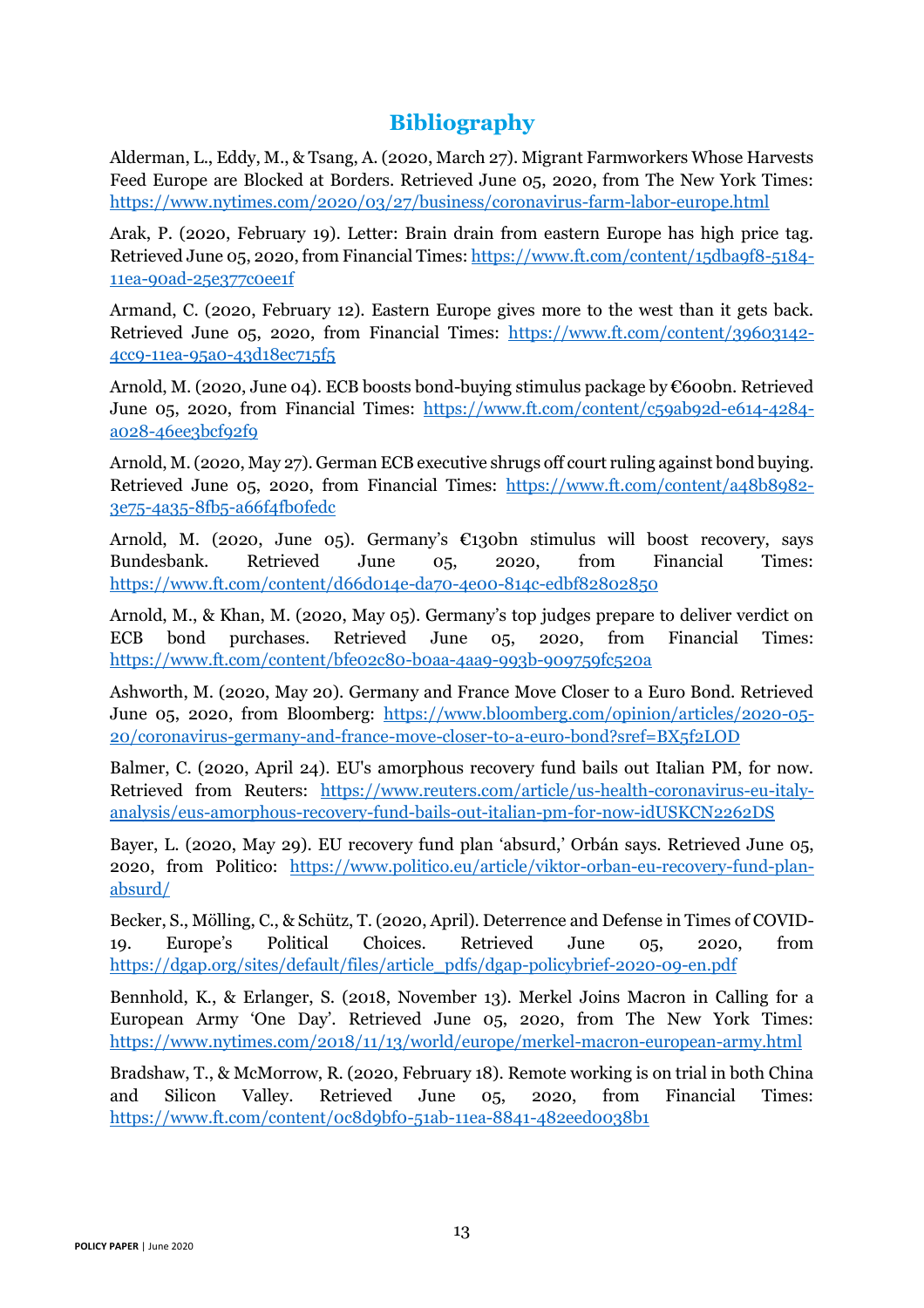Brzozowski, A. (2020, May 27). Defence and security win battle but not war, in EU budget plans. Retrieved June 05, 2020, from Euractiv: [https://www.euractiv.com/section/defence](https://www.euractiv.com/section/defence-and-security/news/defence-and-security-win-battle-but-not-war-in-eu-budget-plans/)[and-security/news/defence-and-security-win-battle-but-not-war-in-eu-budget-plans/](https://www.euractiv.com/section/defence-and-security/news/defence-and-security-win-battle-but-not-war-in-eu-budget-plans/)

Brzozowski, A. (2020, May 29). SEDE rapporteur: EU badly needs common rules, transparency in arms export. Retrieved June 05, 2020, from Euractiv: [https://www.euractiv.com/section/defence-and-security/interview/sede-rapporteur-eu](https://www.euractiv.com/section/defence-and-security/interview/sede-rapporteur-eu-badly-needs-common-rules-transparency-in-arms-export/)[badly-needs-common-rules-transparency-in-arms-export/](https://www.euractiv.com/section/defence-and-security/interview/sede-rapporteur-eu-badly-needs-common-rules-transparency-in-arms-export/)

Burchard, H. v. (2020, June 06). German court ruling could tear EU apart, warns senior judge. Retrieved June 06, 2020, from Politico: [https://www.politico.eu/article/german](https://www.politico.eu/article/german-constitutional-court-ruling-threatens-eu-rule-of-law-and-unity-warns-senior-judge/)[constitutional-court-ruling-threatens-eu-rule-of-law-and-unity-warns-senior-judge/](https://www.politico.eu/article/german-constitutional-court-ruling-threatens-eu-rule-of-law-and-unity-warns-senior-judge/)

Chazan, G., & Arnold , M. (2020, May 31). German MPs stymied by constitutional court ruling. Retrieved June 05, 2020, from Financial Times[: https://www.ft.com/content/03e72f7b-70fb-](https://www.ft.com/content/03e72f7b-70fb-4229-85ee-ecbd0944b401)[4229-85ee-ecbd0944b401](https://www.ft.com/content/03e72f7b-70fb-4229-85ee-ecbd0944b401)

Chazan, G., & Arnold , M. (2020, May 08). Germany's ECB critics toast courtroom success. Retrieved June 05, 2020, from Financial Times: [https://www.ft.com/content/8a92ad59-](https://www.ft.com/content/8a92ad59-50de-4907-bf65-4086960ac161) [50de-4907-bf65-4086960ac161](https://www.ft.com/content/8a92ad59-50de-4907-bf65-4086960ac161)

Deen, B., & Kruijver, K. (2020). COVID-19 and defence: the need for EU funding. Why EU budget negotiators should not only focus on financial firepower. Clingendael - Netherlands Institute of International Relations. Retrieved June 05, 2020 , from [https://www.clingendael.org/sites/default/files/2020-05/Alert\\_COVID-](https://www.clingendael.org/sites/default/files/2020-05/Alert_COVID-19_and_Defence_need_for_EU_funding_May_2020.pdf)[19\\_and\\_Defence\\_need\\_for\\_EU\\_funding\\_May\\_2020.pdf](https://www.clingendael.org/sites/default/files/2020-05/Alert_COVID-19_and_Defence_need_for_EU_funding_May_2020.pdf)

Dobreva, A. (2018). Multiannual Financial Framework 2021-2027: Commission proposal. Initial comparison with the current MFF. European Parliamentary Research Service. Retrieved June  $05,$  2020, from [https://www.europarl.europa.eu/RegData/etudes/BRIE/2018/621864/EPRS\\_BRI\(2018\)62](https://www.europarl.europa.eu/RegData/etudes/BRIE/2018/621864/EPRS_BRI(2018)621864_EN.pdf) [1864\\_EN.pdf](https://www.europarl.europa.eu/RegData/etudes/BRIE/2018/621864/EPRS_BRI(2018)621864_EN.pdf)

DRL.(2020). Global Fact-Checking Sites. Retrieved June 05, 2020, from Duke Reporter's Lab: <https://reporterslab.org/fact-checking/>

EC. (2016). European Defence Action Plan. Brussels: European Commission. Retrieved June 05, 2020, from [https://eeas.europa.eu/sites/eeas/files/com\\_2016\\_950\\_f1\\_communication\\_from\\_commiss](https://eeas.europa.eu/sites/eeas/files/com_2016_950_f1_communication_from_commission_to_inst_en_v5_p1_869631.pdf) ion to inst en v<sub>5</sub> p1  $869631.$ pdf

EC. (2018, June 13). EU budget: Stepping up the EU's role as a security and defence provider. Retrieved June 05, 2020, from European Commission: [https://ec.europa.eu/commission/presscorner/detail/en/IP\\_18\\_4121](https://ec.europa.eu/commission/presscorner/detail/en/IP_18_4121)

EC. (2020, June). EPALE - Electronic Platform for Adult Learning in Europe. Retrieved June 05, 2020, from European Commission[: https://epale.ec.europa.eu/en/policy-in-the-eu/what](https://epale.ec.europa.eu/en/policy-in-the-eu/what-is-the-eu-role-in-adult-learning)[is-the-eu-role-in-adult-learning](https://epale.ec.europa.eu/en/policy-in-the-eu/what-is-the-eu-role-in-adult-learning)

EC. (2020, May 06). Spring 2020 Economic Forecast: A deep and uneven recession, an uncertain recovery. Retrieved June 06, 2020, from European Commission: [https://ec.europa.eu/info/business-economy-euro/economic-performance-and](https://ec.europa.eu/info/business-economy-euro/economic-performance-and-forecasts/economic-forecasts/spring-2020-economic-forecast-deep-and-uneven-recession-uncertain-recovery_en)[forecasts/economic-forecasts/spring-2020-economic-forecast-deep-and-uneven-recession](https://ec.europa.eu/info/business-economy-euro/economic-performance-and-forecasts/economic-forecasts/spring-2020-economic-forecast-deep-and-uneven-recession-uncertain-recovery_en)[uncertain-recovery\\_en](https://ec.europa.eu/info/business-economy-euro/economic-performance-and-forecasts/economic-forecasts/spring-2020-economic-forecast-deep-and-uneven-recession-uncertain-recovery_en)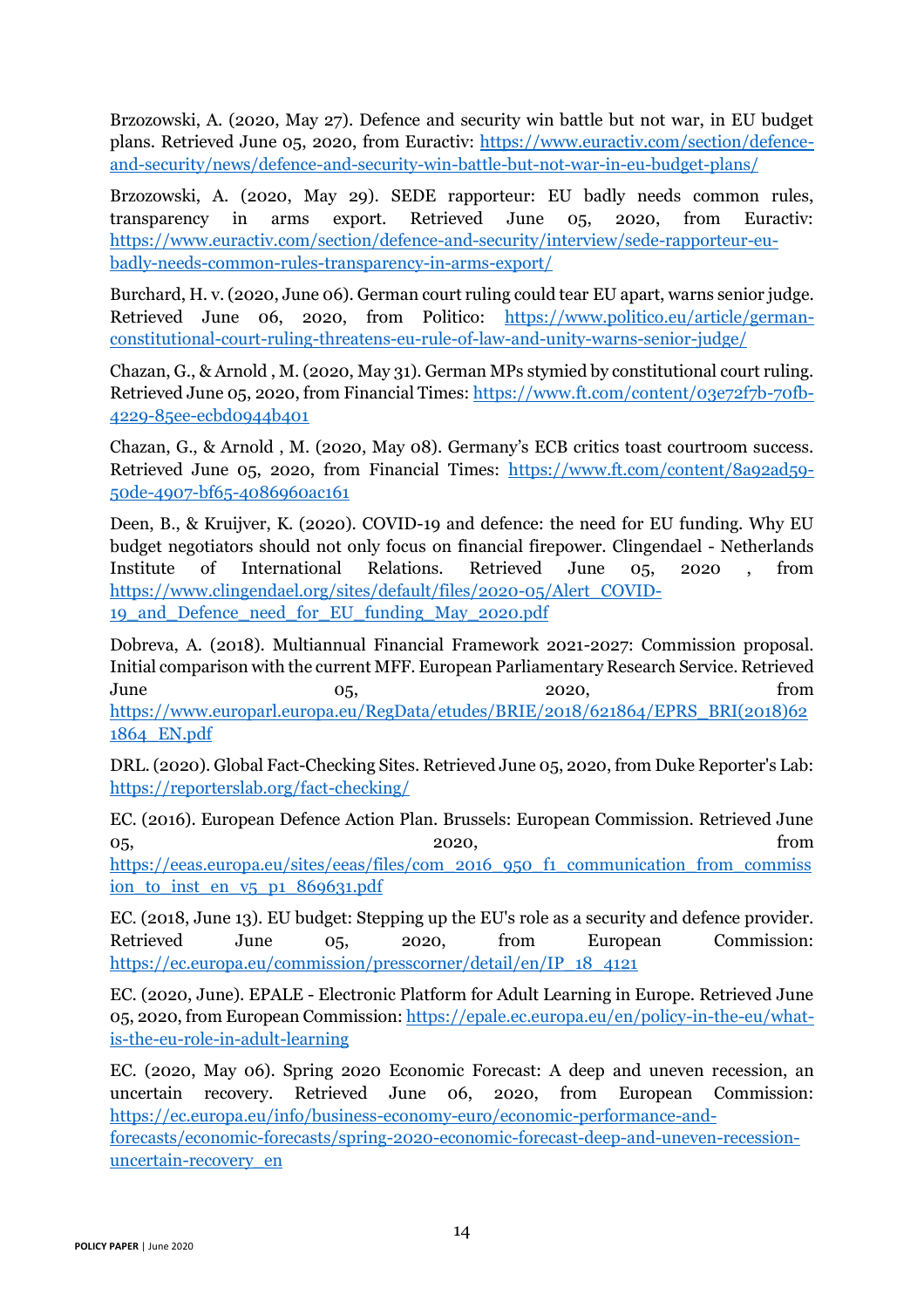EC. (2020). The EU budget powering the recovery plan for Europe. Brussels: European Commission. Retrieved June 05, 2020, from https://ec.europa.eu/info/sites/info/files/about\_the\_european\_commission/eu\_budget/1 [en\\_act\\_part1\\_v9.pdf](https://ec.europa.eu/info/sites/info/files/about_the_european_commission/eu_budget/1_en_act_part1_v9.pdf)

ECB. (2020, June 04). European Central Bank - Macroeconomic projections. Retrieved from European Central Bank:<https://www.ecb.europa.eu/pub/projections/html/index.en.html>

EESC. (2020, May 12). Lifelong learning requires more substantial public funding. Retrieved June 05, 2020, from European Economic and Social Committee: [https://www.eesc.europa.eu/en/news-media/news/lifelong-learning-requires-more](https://www.eesc.europa.eu/en/news-media/news/lifelong-learning-requires-more-substantial-public-funding-0)[substantial-public-funding-0](https://www.eesc.europa.eu/en/news-media/news/lifelong-learning-requires-more-substantial-public-funding-0)

Ekblom, J., & Guarascio, F. (2019, December 10). Explainer: What an EU carbon border tax might look like and who would be hit. Retrieved June 05, 2020, from Reuters: [https://www.reuters.com/article/us-climate-change-eu-carbontax-explainer/explainer](https://www.reuters.com/article/us-climate-change-eu-carbontax-explainer/explainer-what-an-eu-carbon-border-tax-might-look-like-and-who-would-be-hit-idUSKBN1YE1C4)[what-an-eu-carbon-border-tax-might-look-like-and-who-would-be-hit-idUSKBN1YE1C4](https://www.reuters.com/article/us-climate-change-eu-carbontax-explainer/explainer-what-an-eu-carbon-border-tax-might-look-like-and-who-would-be-hit-idUSKBN1YE1C4)

European Union - External Action. (2018, June 13). New European Peace Facility worth €10.5 billion to bolster international security. Retrieved June 05, 2020, from [https://eeas.europa.eu/headquarters/headquarters-homepage/46331/node/46331\\_en](https://eeas.europa.eu/headquarters/headquarters-homepage/46331/node/46331_en)

EWG. (2020, April 09). Sondaggi politici EMG, 9 aprile: il Governo alla prova del Coronavirus. Retrieved June 05, 2020, from YouTrend: [https://www.youtrend.it/2020/04/09/sondaggi](https://www.youtrend.it/2020/04/09/sondaggi-politici-emg-9-aprile-il-governo-alla-prova-del-coronavirus/)[politici-emg-9-aprile-il-governo-alla-prova-del-coronavirus/](https://www.youtrend.it/2020/04/09/sondaggi-politici-emg-9-aprile-il-governo-alla-prova-del-coronavirus/)

Fiott, D., Arteaga, F., Hartley, K., Matelly, S., Maulny, J.-P., Marrone, A., . . . Simon, E. (2020, April 27). European defence should not be the casualty of 'the Great Lockdown'. Retrieved June 05, 2020, from Euractiv: [https://www.euractiv.com/section/defence-and](https://www.euractiv.com/section/defence-and-security/opinion/european-defence-should-not-be-the-casualty-of-the-great-lockdown/)[security/opinion/european-defence-should-not-be-the-casualty-of-the-great-lockdown/](https://www.euractiv.com/section/defence-and-security/opinion/european-defence-should-not-be-the-casualty-of-the-great-lockdown/)

Fung, B. (2020, May 21). Facebook says half of its employees might be remote. Retrieved June 05, 2020, from CNN Business: [https://edition.cnn.com/2020/05/21/tech/facebook-work](https://edition.cnn.com/2020/05/21/tech/facebook-work-from-home-mark-zuckerberg/index.html)[from-home-mark-zuckerberg/index.html](https://edition.cnn.com/2020/05/21/tech/facebook-work-from-home-mark-zuckerberg/index.html)

Gartenberg, C. (2020, May 08). Google says that the majority of its employees will work from home until 2021. Retrieved June 05, 2020, from The Verge: [https://www.theverge.com/2020/5/8/21252240/google-employees-essential-staff-remote](https://www.theverge.com/2020/5/8/21252240/google-employees-essential-staff-remote-work-from-home-2021)[work-from-home-2021](https://www.theverge.com/2020/5/8/21252240/google-employees-essential-staff-remote-work-from-home-2021)

Hannah, M. (2019, February). Worlds Apart: U.S. Foreign Policy and American Public Opinion. Retrieved June 05, 2020, from Eurasia Group Foundation: <https://egfound.org/stories/independent-america/worlds-apart>

Hannah, M., & Gray , C. (2019, November). Indispensable No More? How the American Public Sees U.S. Foreign Policy. Retrieved June 05, 2020, from Eurasia Group Foundation: <http://egfound.org/wp-content/uploads/2019/12/Indispensable-no-more-2019.pdf>

Hay, C., & Rosamond , B. (2002, February 04). Globalization, European integration and the discursive construction of economic imperatives. Journal of European Public Policy, 9(2), 147- 167. doi: <https://doi.org/10.1080/13501760110120192>

IMF. (2020, April 06). World Economic Outlook, April 2020: The Great Lockdown. Retrieved June 05, 2020, from International Monetary Fund: <https://www.imf.org/en/Publications/WEO/Issues/2020/04/14/weo-april-2020>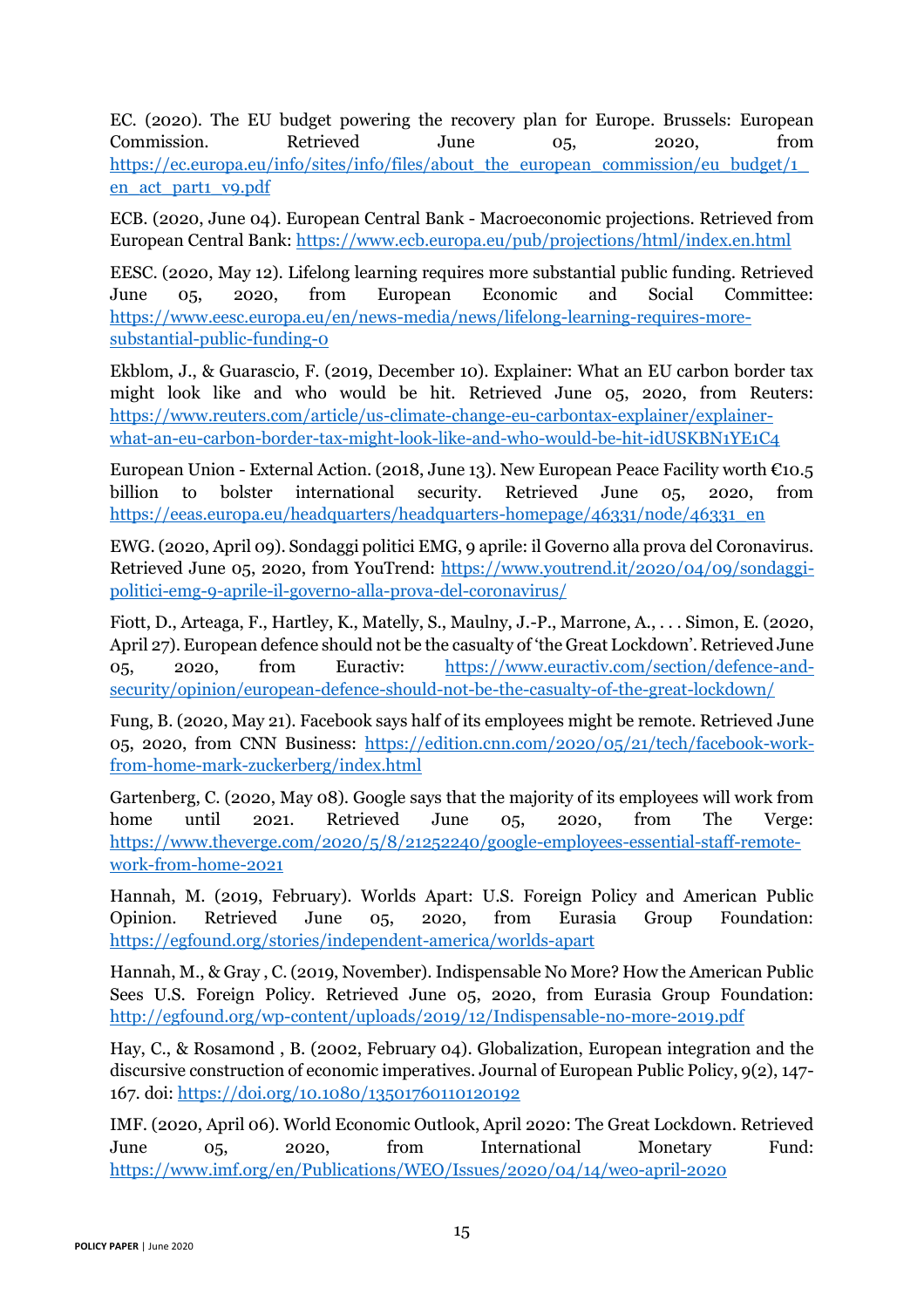Johnson, M., Fleming , S., & Chazan , G. (2020, April 06). Coronavirus: Is Europe losing Italy? Retrieved June 05, 2020, from Financial Times: [https://www.ft.com/content/f21cf708-759e-](https://www.ft.com/content/f21cf708-759e-11ea-ad98-044200cb277f)[11ea-ad98-044200cb277f](https://www.ft.com/content/f21cf708-759e-11ea-ad98-044200cb277f)

Khan, M. (2020, June 07). Europe's capitals take aim at €750bn recovery plan. Retrieved June 08, 2020, from Financial Times: [https://www.ft.com/content/f31722d0-b875-46a9-82e6-](https://www.ft.com/content/f31722d0-b875-46a9-82e6-4449758bf366) [4449758bf366](https://www.ft.com/content/f31722d0-b875-46a9-82e6-4449758bf366)

Loten, A. (2020, May 21). For Many, Remote Work Is Becoming Permanent in Wake of Coronavirus. Retrieved June 05, 2020, from The Wall Street Journal: [https://www.wsj.com/articles/for-many-remote-work-is-becoming-permanent-in-wake-of](https://www.wsj.com/articles/for-many-remote-work-is-becoming-permanent-in-wake-of-coronavirus-11590100453)[coronavirus-11590100453](https://www.wsj.com/articles/for-many-remote-work-is-becoming-permanent-in-wake-of-coronavirus-11590100453)

Novak, B., Eddy, M., Bennhold , K., & Pérez-Peña, R. (2020, March 18). Locked-Down Europe Faces Closed Borders, Economic Wounds and Dire Warnings. Retrieved June 05, 2020, from The New York Times: [https://www.nytimes.com/2020/03/18/world/europe/hungary](https://www.nytimes.com/2020/03/18/world/europe/hungary-borders-europe-coronavirus.html)[borders-europe-coronavirus.html](https://www.nytimes.com/2020/03/18/world/europe/hungary-borders-europe-coronavirus.html)

Paul, K. (2020, May 12). Twitter announces employees will be allowed to work from home 'forever'. Retrieved June 05, 2020, from The Guardian: [https://www.theguardian.com/technology/2020/may/12/twitter-coronavirus-covid19-work](https://www.theguardian.com/technology/2020/may/12/twitter-coronavirus-covid19-work-from-home)[from-home](https://www.theguardian.com/technology/2020/may/12/twitter-coronavirus-covid19-work-from-home)

Politico. (2020, June 05). Politico - Poll of Polls. Retrieved June 05, 2020, from Politico: <https://www.politico.eu/europe-poll-of-polls/italy/>

PSA. (2020, May 06). Groupe PSA presents its new principles of working methods. Retrieved June 05, 2020, from Groupe PSA: [https://www.groupe-psa.com/en/newsroom/corporate](https://www.groupe-psa.com/en/newsroom/corporate-en/new-era-for-agility/)[en/new-era-for-agility/](https://www.groupe-psa.com/en/newsroom/corporate-en/new-era-for-agility/)

PwC. (2020). COVID-19 CFO Pulse Survey. PwC. Retrieved June 05, 2020, from <https://www.pwc.com/us/en/library/covid-19/pwc-covid-19-cfo-pulse-survey.html>

R&W. (2020, June 02). The Coronavirus Crisis Has Weakened Arguments in Favour of the EU Says Public. Retrieved June 05, 2020, from Redfield and Wilton Strategies: [https://redfieldandwiltonstrategies.com/the-coronavirus-crisis-has-weakened-arguments](https://redfieldandwiltonstrategies.com/the-coronavirus-crisis-has-weakened-arguments-in-favour-of-the-eu-says-public/)[in-favour-of-the-eu-says-public/](https://redfieldandwiltonstrategies.com/the-coronavirus-crisis-has-weakened-arguments-in-favour-of-the-eu-says-public/)

Rose, M. (2020, January 20). EU industry chief: EU ready to act on digital tax, if OECD fails. Retrieved June 05, 2020, from Reuters: [https://www.reuters.com/article/us-eu-digital-tax](https://www.reuters.com/article/us-eu-digital-tax-breton/eu-industry-chief-eu-ready-to-act-on-digital-tax-if-oecd-fails-idUSKBN1ZJ0TO)[breton/eu-industry-chief-eu-ready-to-act-on-digital-tax-if-oecd-fails-idUSKBN1ZJ0TO](https://www.reuters.com/article/us-eu-digital-tax-breton/eu-industry-chief-eu-ready-to-act-on-digital-tax-if-oecd-fails-idUSKBN1ZJ0TO)

Saeed, S. (2020, May 10). Von der Leyen considers infringement proceedings after German court ruling. Retrieved June 05, 2020, from Politico: [https://www.politico.eu/article/vera](https://www.politico.eu/article/vera-jourova-eu-top-court-has-final-word-on-blocs-law/)[jourova-eu-top-court-has-final-word-on-blocs-law/](https://www.politico.eu/article/vera-jourova-eu-top-court-has-final-word-on-blocs-law/)

Sandbu, M. (2020, May 05). German court has set a bomb under the EU legal order. Retrieved from Financial Times: [https://www.ft.com/content/79484c01-b66b-4f81-bdc6](https://www.ft.com/content/79484c01-b66b-4f81-bdc6-fd4def940821) [fd4def940821](https://www.ft.com/content/79484c01-b66b-4f81-bdc6-fd4def940821)

Shotter, J., & Parkin, B. (2020, June 03). The outsourcers hoping to gain from the crisis. Retrieved from Financial Times: [https://www.ft.com/content/ab7a1623-874b-4586-ac5b-](https://www.ft.com/content/ab7a1623-874b-4586-ac5b-8e3747941219)[8e3747941219](https://www.ft.com/content/ab7a1623-874b-4586-ac5b-8e3747941219)